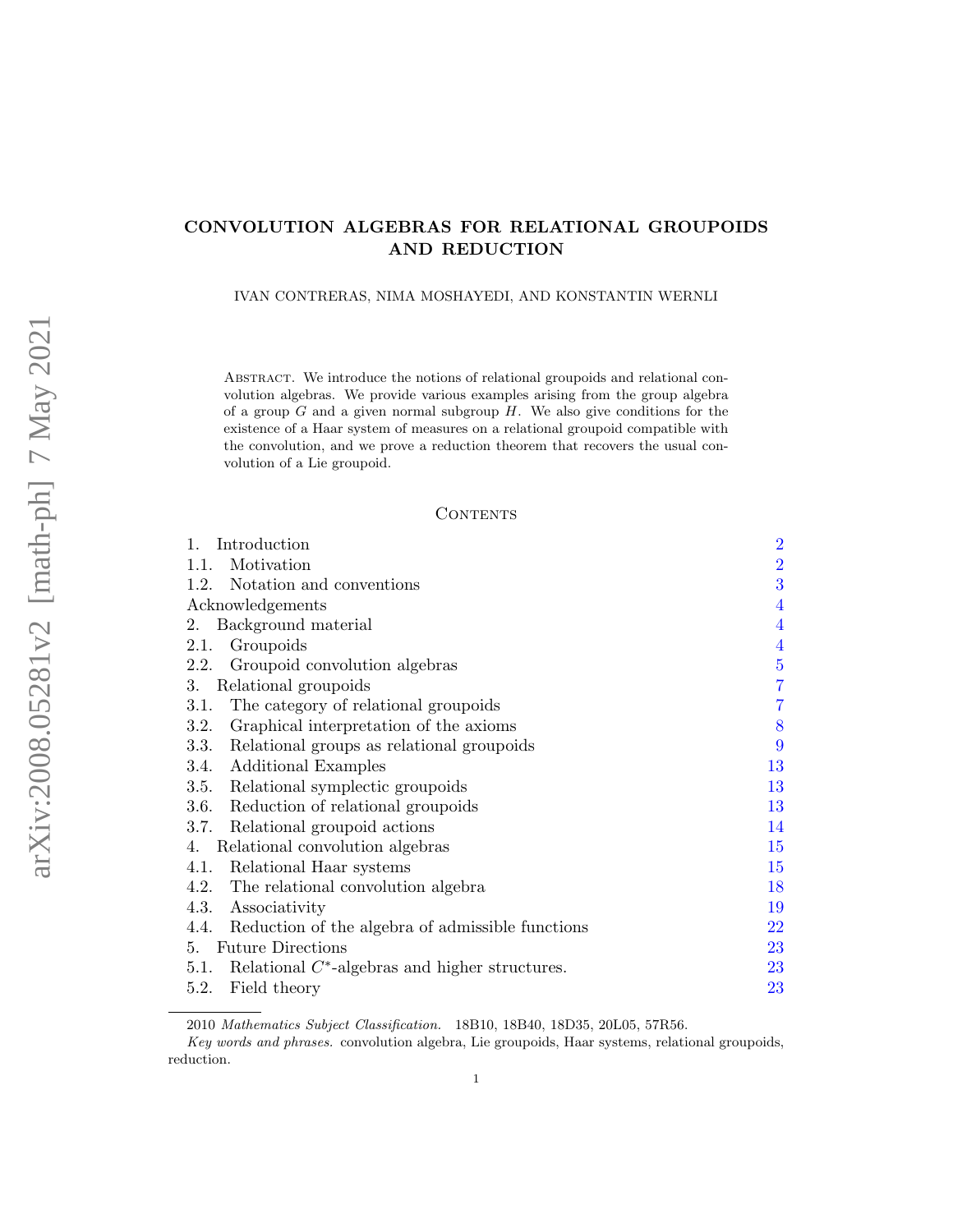| 5.3. Relational convolution and split relations    | 23 |
|----------------------------------------------------|----|
| 5.4. Relational convolution and Frobenius algebras | 24 |
| Appendix A. Some results on relational groupoids   | 24 |
| References                                         | 25 |

### 1. INTRODUCTION

<span id="page-1-1"></span><span id="page-1-0"></span>1.1. Motivation. Symplectic groupoids are fundamental objects in Poisson geometry. Every symplectic groupoid  $G \rightrightarrows M$  induces a Poisson structure on M [\[24\]](#page-25-0). Such Poisson manifolds are called integrable, and G is also called a symplectic realization of M. It is a well-known fact that not all Poisson manifolds are integrable and that there are explicit obstructions to the integration [\[25\]](#page-25-1). However, one can associate to every Poisson manifold M a relational symplectic groupoid  $[9, 22]$  $[9, 22]$  $[9, 22]$  which is an infinite-dimensional symplectic manifold, equipped with Lagrangian submanifolds that model the structure maps of a symplectic groupoid. In [\[29\]](#page-25-4) Hawkins showed that a Poisson manifold can be quantized<sup>[1](#page-1-2)</sup> via a twisted polarized convolution  $C^*$ algebra of a symplectic groupoid integrating that Poisson manifold.

The first main idea behind this paper is to generalize Hawkins' approach to arbitrary Poisson manifolds (integrable or not) by generalizing this construction to relational symplectic groupoids. In order to achieve this objective, we introduce the notion of relational groupoids and their corresponding relational convolution algebras, which is an analogue of the convolution algebra in the partial category Rel of sets and relations.

We study various examples of relational convolution algebras that arise from extending Haar systems of measures to relational groupoids, and we prove our main result: a reduction theorem for relational convolution algebras, which recovers the usual groupoid convolution algebra. This is also the first step towards proving the "quantization commutes with reduction" conjecture by Guillemin and Sternberg [\[28\]](#page-25-5) in the setting of groupoid quantization.

In particular, this result serves as the first step towards reduction of its quantization (convolution algebras for relational groupoids). The next step is to construct the polarized algebra for relational symplectic groupoids. In addition to this, we hope to use relational convolution algebras to recover the C\*-algebra quantization of Poisson pencils via reduction, recovering the results obtained in [\[8\]](#page-25-6) regarding the Bohr-Sommerfeld groupoid.

The second main idea behind this paper is that the relational symplectic groupoids could be used to study the relation between groupoid quantization and deformation quantization in a field-theoretic way, as follows. Relational symplectic groupoids were introduced in [\[9,](#page-25-2) [22\]](#page-25-3) in order to describe the groupoid structure of the phase space of a 2-dimensional topological field theory, the *Poisson Sigma Model* (PSM)

<span id="page-1-2"></span><sup>&</sup>lt;sup>1</sup>Loosely speaking, a "quantization" of a Poisson manifold is a non-commutative deformation of the algebra of functions, or a Lie subalgebra of it, subject to a subset of certain axioms put forward by Dirac [\[26\]](#page-25-7).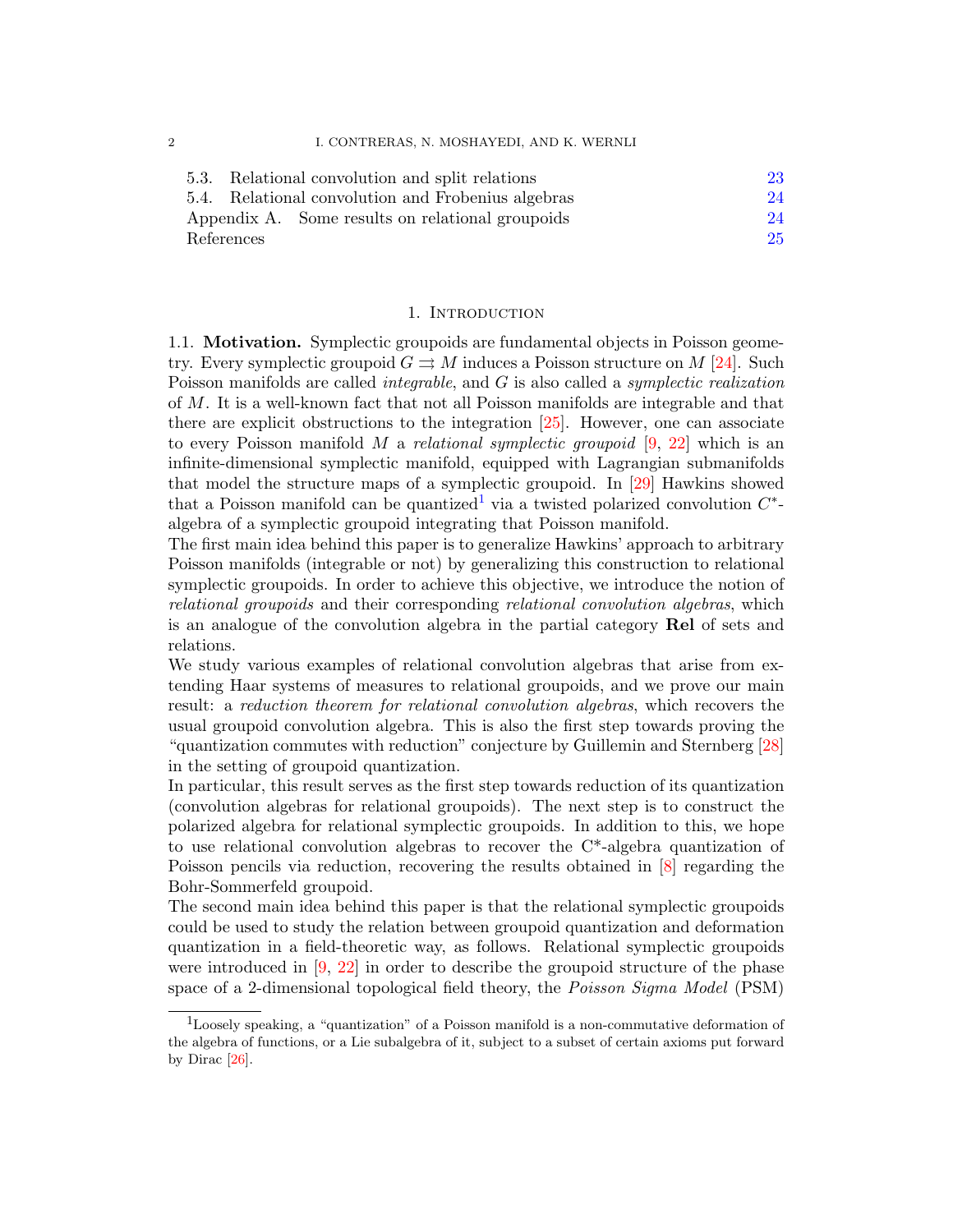[\[32,](#page-25-8) [37,](#page-26-0) [13\]](#page-25-9), before gauge reduction [\[12\]](#page-25-10). In [\[11\]](#page-25-11), Cattaneo and Felder have shown that the perturbative quantization of the PSM using the Batalin–Vilkovisky (BV) formalism [\[4,](#page-24-1) [5,](#page-25-12) [6\]](#page-25-13) yields Kontsevich's star product [\[33\]](#page-26-1), a deformation quantization associated to any Poisson manifold.

It was shown by Cattaneo, Mnev and Reshetikhin in [\[15\]](#page-25-14), that the BV formalism can be extended to deal with the perturbative quantization of gauge theories on manifolds with boundary by coupling the Lagrangian approach of the Batalin– Vilkovisky construction [\[4,](#page-24-1) [5,](#page-25-12) [6\]](#page-25-13) in the bulk to the Hamiltonian approach of the Batalin–Fradkin–Vilkovisky construction [\[3,](#page-24-2) [27,](#page-25-15) [38\]](#page-26-2) on the boundary. This is known today as the  $BV-BFV$  formalism [\[16\]](#page-25-16). Recently [\[17\]](#page-25-17), this formalism has been applied to the relational symplectic groupoid for constant Poisson structures, linking the BV-BFV perturbative quantization of the relational symplectic groupoid and Kontsevich's star product in this case by methods of cutting and gluing for Lagrangian evolution relations.

These constructions have been partially extended to a wider class of Poisson structures and source manifolds in [\[19\]](#page-25-18) and more general AKSZ theories [\[1\]](#page-24-3) in [\[18\]](#page-25-19). We expect these results to be generalized to yield a BV-BFV description of a global deformation quantization for general Poisson manifolds, not necessarily Kontsevich's star product, which might produce some interesting algebraic structures.

A clear and explicit connection between geometric quantization (in terms of  $C^*$ algebras) of the reduced phase space and deformation quantization of Poisson manifolds, via the PSM [\[11\]](#page-25-11), remains an open question. By constructing relational convolution algebras for the PSM, we hope to connect Kontsevich's and Hawkins' approaches via BV-BFV quantization of the relational symplectic groupoid in the future. Eventually, these techniques might also help to generalize Kontsevich's star product to higher genera. In particular, the convolution algebra of a relational symplectic groupoid is the first step towards prescribing a field-theoretic interpretation of the C<sup>\*</sup>-algebra quantization of Poisson manifolds, in terms of the non perturbative PSM [\[7\]](#page-25-20).

Another motivation to this paper is the connection between groupoids and Frobenius objects in a dagger monoidal category. For instance, a representative example of a relational convolution algebra is the relational group algebra, a version up to *equivalence*, of the group algebra of a group  $G$ . Group algebras are particular cases of Frobenius algebras, so relational convolution algebras provide a new class of examples of Frobenius objects in the category of sets and relations, which are also in correspondence with groupoids [\[30,](#page-25-21) [34\]](#page-26-3). In a work in preparation [\[23\]](#page-25-22), we study Frobenius objects arising from groupoids in the category of spans, via simplicial sets.

<span id="page-2-0"></span>1.2. Notation and conventions. We will denote groups or groupoids by usual letters  $G, H, K$  and relational groups or relational groupoids by calligraphic letters  $\mathcal{G}, \mathcal{H}, \mathcal{K}$ . Moreover, we will use Greek letters to denote elements in the set of morphisms of a groupoid. Latin letters  $g, h, k$  (or  $g_1, g_2, \ldots$ ) will be used for elements of a relational groupoid  $(G, L, I)$ . We will put an underline for a (relational) group(oid)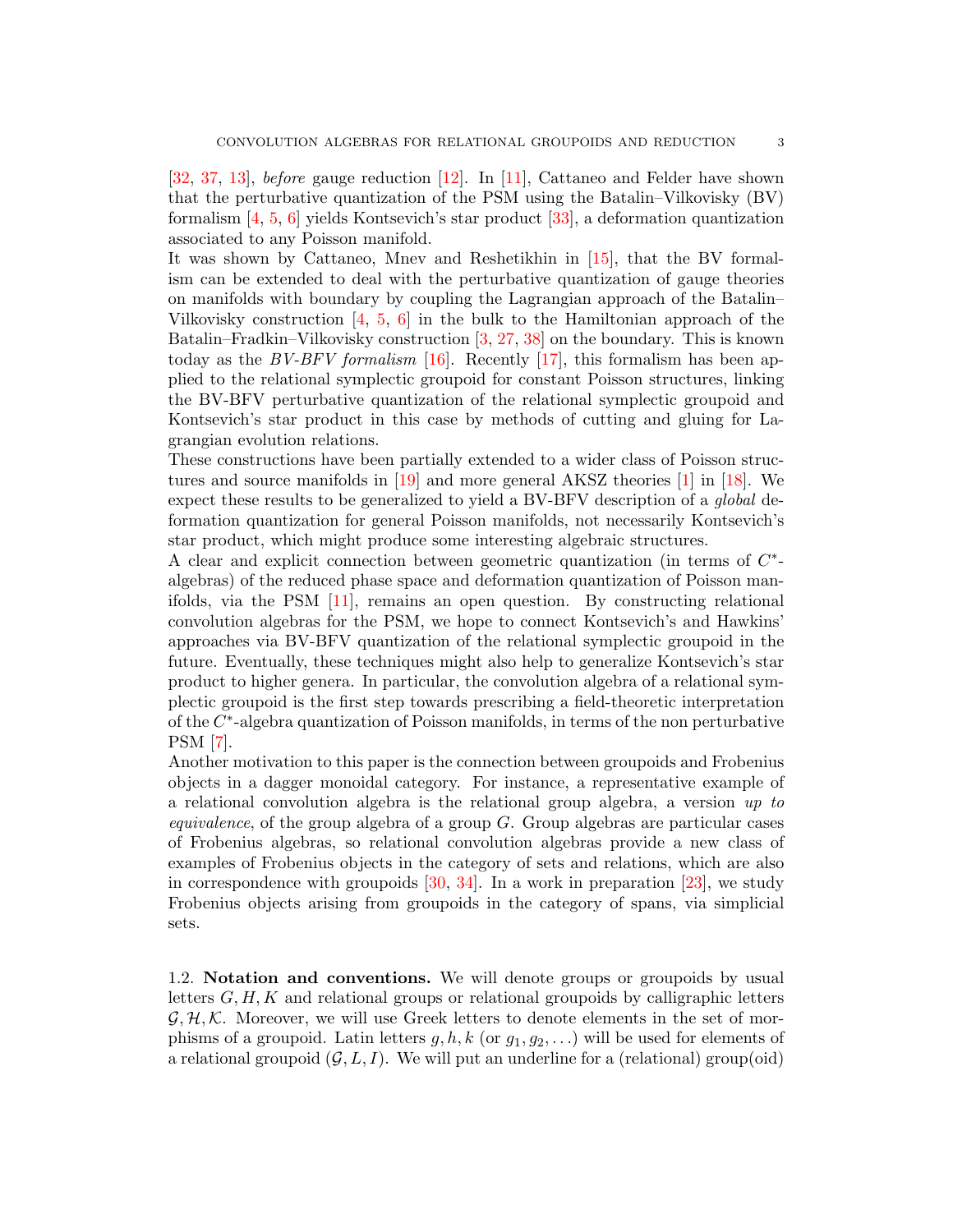to express the corresponding space observed after reduction. Underlined Latin letters  $\underline{g}, \underline{h}, \underline{k}$  (or  $\underline{g}_1, \underline{g}_2, \ldots$ ) will denote that the given object is obtained by reduction. A slashed arrow between two sets  $A \rightarrow B$  denotes a relation from A to B, i.e. a subset of  $A \times B$ . In this manuscript we treat relations as subsets of the Cartesian product, and the domain and codomain of the relation are prescribed in case it is ambiguous. Latin letters  $x, y, z$  (or  $x_1, x_2, \ldots$ ) will denote elements in the space of objects (base) of a (relational) groupoid. Functions will be denoted by  $f_1, f_2, \ldots$  to avoid confusion with elements of a (relational) group(oid).

<span id="page-3-0"></span>Acknowledgements. We would like to thank Iakovos Androulidakis, Alberto Cattaneo, Eli Hawkins, Rajan Mehta and Michele Schiavina for useful discussions and comments on the manuscript. We also thank the anonymous referee for their useful and detailed comments. N. M. was supported by the NCCR SwissMAP, funded by the Swiss National Science Foundation, and by the SNF grant No. 200020 192080. N. M. would like to thank the University of Illinois Urbana-Champaign for hospitality where this work started. K. W. would like to thank the University of Zürich where a part of this work was written, and acknowledges partial support of NCCR SwissMAP, funded by the Swiss National Science Foundation, and by the COST Action MP1405 QSPACE, supported by COST (European Cooperation in Science and Technology), and the SNF grant No. 200020 172498/1 during his affilitation with the University of Zurich. K. W. acknowledges further support from a BMS Dirichlet postdoctoral fellowship and the SNF Postdoc.Mobility grant P2ZHP2 184083, and would like to thank the Humboldt-Universität Berlin, in particular the group of Dirk Kreimer, and the University of Notre Dame for their hospitality.

### 2. Background material

<span id="page-3-2"></span><span id="page-3-1"></span>2.1. Groupoids. Recall that a *groupoid* is a small category whose morphisms are invertible. We denote a groupoid by  $G \rightrightarrows M$ , endowed with source map  $s: G \to M$ and target map  $t: G \to M$ , where G is the set of morphisms and M the set of objects. We denote by  $G^{(k)} \subset G^{\times k}$  the subset of k-composable morphisms, that is

(2.1) 
$$
G^{(k)} = \{(\alpha_1, ..., \alpha_k) \in G^{\times k} \mid t(\alpha_{i+1}) = s(\alpha_i), i = 1, ..., k-1\} \\
= \underbrace{G \times_{(s,t)} \times \cdots \times_{(s,t)} G}_{k}.
$$

We denote by  $m: G^{(k)} \to G$  the multiplication (composition of morphisms).

**Definition 2.1** (Lie groupoid). A Lie groupoid is a groupoid where M and G are smooth manifolds and all structure maps are smooth. The source and target maps are surjective submersions, which guarantees that the spaces of k-composable morphisms are smooth manifolds.

A particular item of interest are Lie groupoids with a symplectic structure [\[40\]](#page-26-4).

<span id="page-3-3"></span>**Definition 2.2** (Symplectic groupoid). A *symplectic groupoid* is a Lie groupoid  $G \rightrightarrows M$ , where the space of morphisms is endowed with a symplectic form  $\omega \in \Omega^2(G)$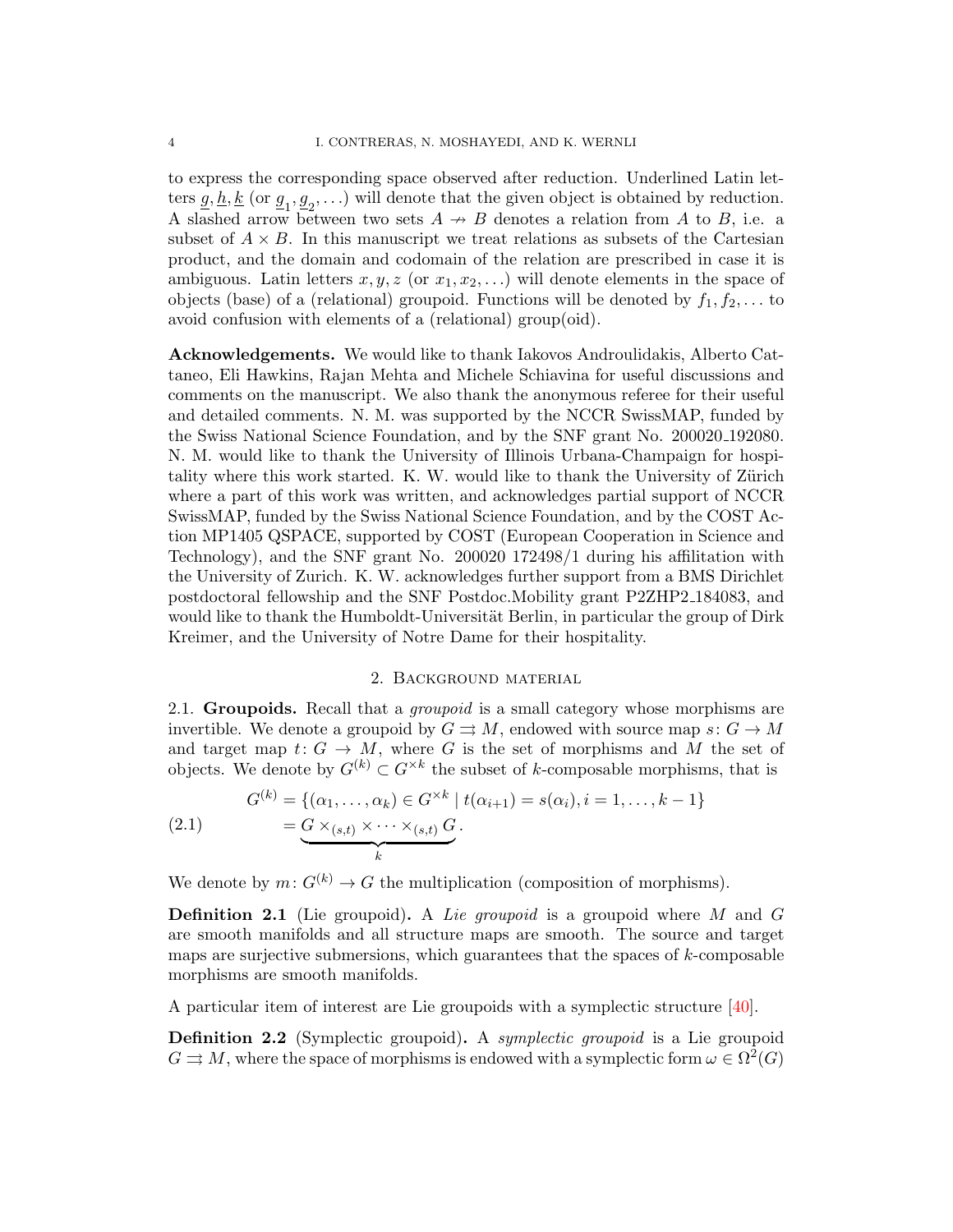such that the graph of the multiplication  $m: G \times G \to G$  is a Lagrangian submanifold of  $(G, \omega) \times (G, \omega) \times (G, -\omega)$ .

The definition above is equivalent to saying that the symplectic form  $\omega$  is multiplicative, i.e.

(2.2) 
$$
m^*(\omega) = \pi_1^*(\omega) + \pi_2^*(\omega),
$$

where  $\pi_1$  and  $\pi_2$  are projections of  $G^{(2)} = G \times_{(s,t)} G$  onto its first and second component, respectively. Definition [2.2](#page-3-3) is restrictive, e.g. one can show that there are no *symplectic groups*. Furthermore, the following theorem holds  $[40]$ :

**Theorem 2.3.** Let  $(G, \omega) \rightrightarrows M$  be a symplectic groupoid. Then

- (i) There is a unique Poisson structure  $\Pi$  on M such that the source map s is a Poisson map.
- (ii) If  $\varepsilon$  denotes the unit map, then  $\varepsilon(M)$  is a Lagrangian submanifold of G.
- (iii) If  $\iota$  denotes the inverse map, then the graph of  $\iota$  is a Lagrangian submanifold of  $G \times G$ .

<span id="page-4-0"></span>2.2. Groupoid convolution algebras. There are several equivalent ways to define a convolution algebra on groupoids. They differ on the choice of the spaces in which the measures are defined. We first recall the construction of a Haar system on source fibers [\[21,](#page-25-23) [31\]](#page-25-24), and then we describe an equivalent system of measures on  $(s \times t)$ fibers. The latter is more suitable for the generalization to relational groupoids. In the sequel  $C_c(G)$  denotes the space of continuous functions on G with compact support.

<span id="page-4-2"></span>Definition 2.4 (Right Haar system on s-fibers). A right Haar system on a Lie groupoid  $G \rightrightarrows M$  is a smooth family of smooth measures  $(\mu_x)_{x \in M}$  on the source fibers  $G_x := s^{-1}(x)$  such that

- (i) For all  $f \in C_c(G)$ , then  $s_* f(x) = \int_{G_x} f d\mu_x$  defines a smooth function  $s_* f \in$  $C_c(M)$ .
- (ii) For  $\gamma: x \to y$ , the right-multiplication diffeomorphism  $R_{\gamma}: G_y \to G_x$  is measurepreserving:

$$
(2.3) \t\t (R_{\gamma})_*\mu_y = \mu_x.
$$

**Definition 2.5** (Groupoid convolution algebra). Let  $G \rightrightarrows M$  be a Lie groupoid with a right Haar system  $(\mu_x)_{x\in M}$ . Then its groupoid convolution algebra is  $(C_c(G, \mathbb{C}), \star),$ continuous functions with compact support on  $G$  with values in  $\mathbb{C}$ , equipped with the groupoid convolution product

<span id="page-4-1"></span>
$$
\star\colon C_c(G,\mathbb{C})\times C_c(G,\mathbb{C})\to C_c(G,\mathbb{C})
$$

defined by

(2.4) 
$$
(f_1 \star f_2)(\gamma) = \int_{G_{s(\gamma)}} f_1(\gamma \circ \eta^{-1}) f_2(\eta) d\mu_{s(\gamma)}(\eta).
$$

**Proposition 2.6.** The convolution product  $\star$ , defined as in [\(2.4\)](#page-4-1), is associative.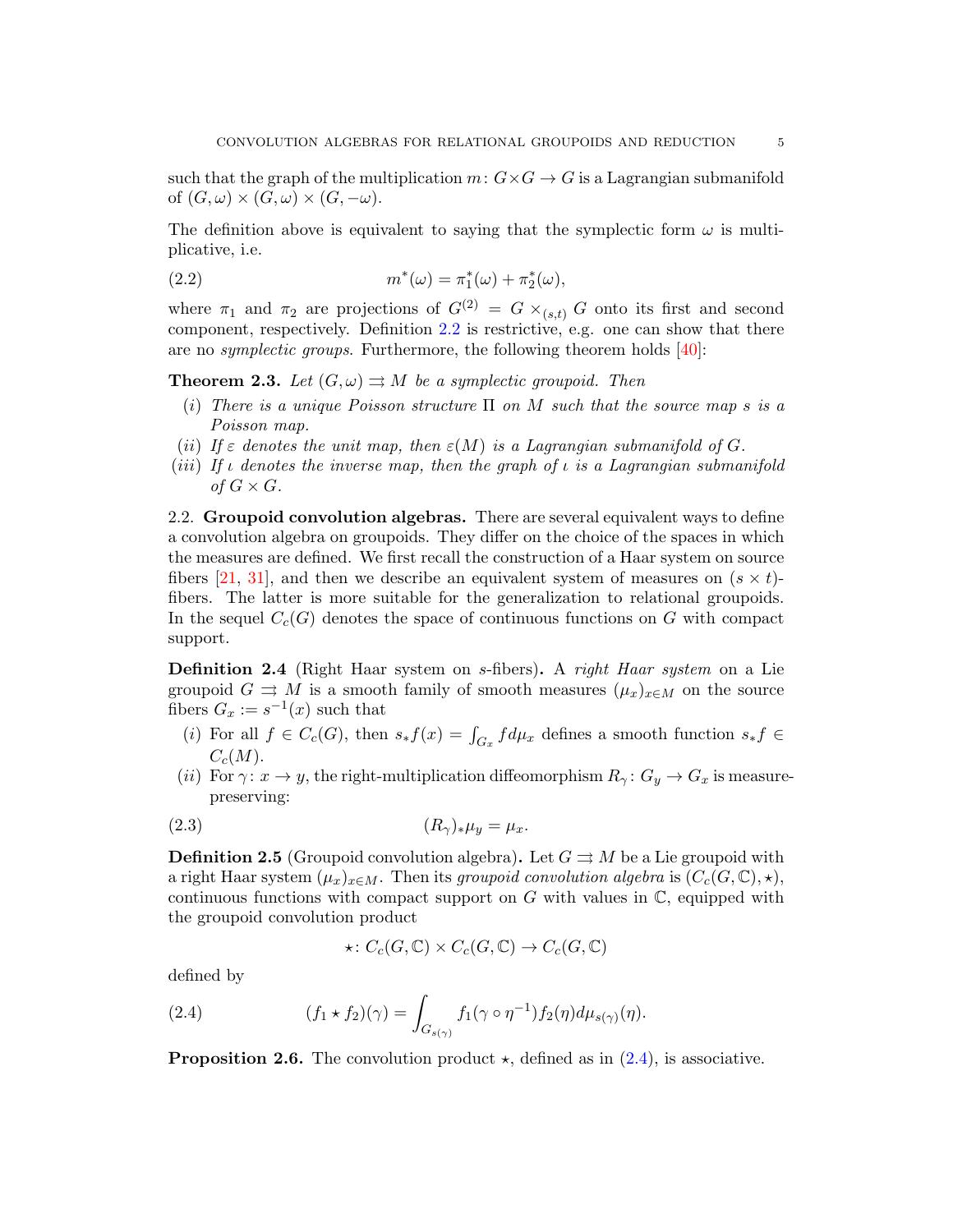*Proof.* Let  $f_1, f_2, f_3 \in C_c(G, \mathbb{C})$  and consider, on the one hand,

$$
((f_1 \star f_2) \star f_3)(\gamma) = \int_{G_{s(\gamma)}} (f_1 \star f_2)(\gamma \circ \eta^{-1}) f_3(\eta) d\mu_{s(\gamma)}(\eta)
$$
  
= 
$$
\int_{G_{s(\gamma)}} \int_{G_{s(\gamma \circ \eta^{-1})}} f_1(\gamma \circ \eta^{-1} \circ \beta^{-1}) f_2(\beta) d\mu_{s(\gamma)}(\beta) f_3(\eta) d\mu_{s(\gamma)}(\eta)
$$

Now set  $\tau = \beta \circ \eta$ . We have  $R_{\eta}: G_{s(\gamma \circ \eta^{-1})} \to G_{s(\gamma)}$ , and using right-invariance of the measure, it follows that the above expression equals

<span id="page-5-0"></span>
$$
\int_{G_{s(\gamma)}} \int_{G_{s(\gamma)}} f_1(\gamma \circ \eta^{-1} \circ (\tau \circ \eta^{-1})^{-1}) f_2(\tau \circ \eta^{-1}) d\mu_{s(\gamma \circ \eta^{-1})}(\beta) f_3(\eta) d\mu_{s(\gamma)}(\eta)
$$
\n
$$
(2.5) \quad = \int_{G_{s(\gamma)}} \int_{G_{s(\gamma)}} f_1(\gamma \circ \tau^{-1}) f_2(\tau \circ \eta^{-1}) d\mu_{s(\gamma)}(\tau) f_3(\eta) d\mu_{s(\gamma)}(\eta)
$$

On the other hand,

$$
(f_1 \star (f_2 \star f_3))(\gamma) = \int_{G_{s(\gamma)}} f_1(\gamma \circ \eta^{-1})(f_2 \star f_3)(\eta) d\mu_{s(\gamma)}(\eta)
$$
  
= 
$$
\int_{G_{s(\gamma)}} \int_{G_{s(\eta)}} f_1(\gamma \circ \eta^{-1}) f_2(\eta \circ \tau^{-1}) f_3(\tau) d\mu_{s(\eta)}(\tau) d\mu_{s(\gamma)}(\eta)
$$

This expression equals  $(2.5)$  upon exchanging  $\eta$  and  $\tau$ .

$$
\Box
$$

The following equivalent definition of groupoid Haar system can be found in [\[41\]](#page-26-5).

**Definition 2.7** (Haar systems on  $(s, t)$ -fibers). Let  $G_{(x,y)} = \{g \in G \mid s(g) =$  $x, t(g) = y$ . A *Haar system* on these fibers is defined similarly as in Definition [2.4,](#page-4-2) with the requirement that, for  $f \in C_c(G_{(x,y)}, \mathbb{C})$ , if

$$
\mu_{xy}(f) = \int_G f(g_{x,y}) d\mu(g_{x,y}),
$$

the function

$$
\mu(f) : M \times M \rightarrow \mathbb{C}
$$
  

$$
(x, y) \mapsto \mu_{x,y}(f|_{G_{x,y}})
$$

is in  $C_c(M \times M)$ , whenever  $f \in C_c(G)$ .

**Example 2.8** (Action groupoid). Let G be a locally compact group acting continuously on a locally compact Hausdorff space X, then  $G \times X$  (as an *action groupoid*) admits a (right) Haar system  $\{\delta_x, \mu\}$  where  $\mu$  is a Haar measure on G and  $\delta_x$  is the Dirac measure at  $x \in X$ .

Remark 2.9. The groupoid convolution algebra has an involutive ∗-operation given by

(2.6) 
$$
f^*(\gamma) = \overline{f(\gamma^{-1})}.
$$

In order to obtain groupoid  $C^*$ -algebras we need to use completion with respect to a certain norm and a given convolution algebra representation.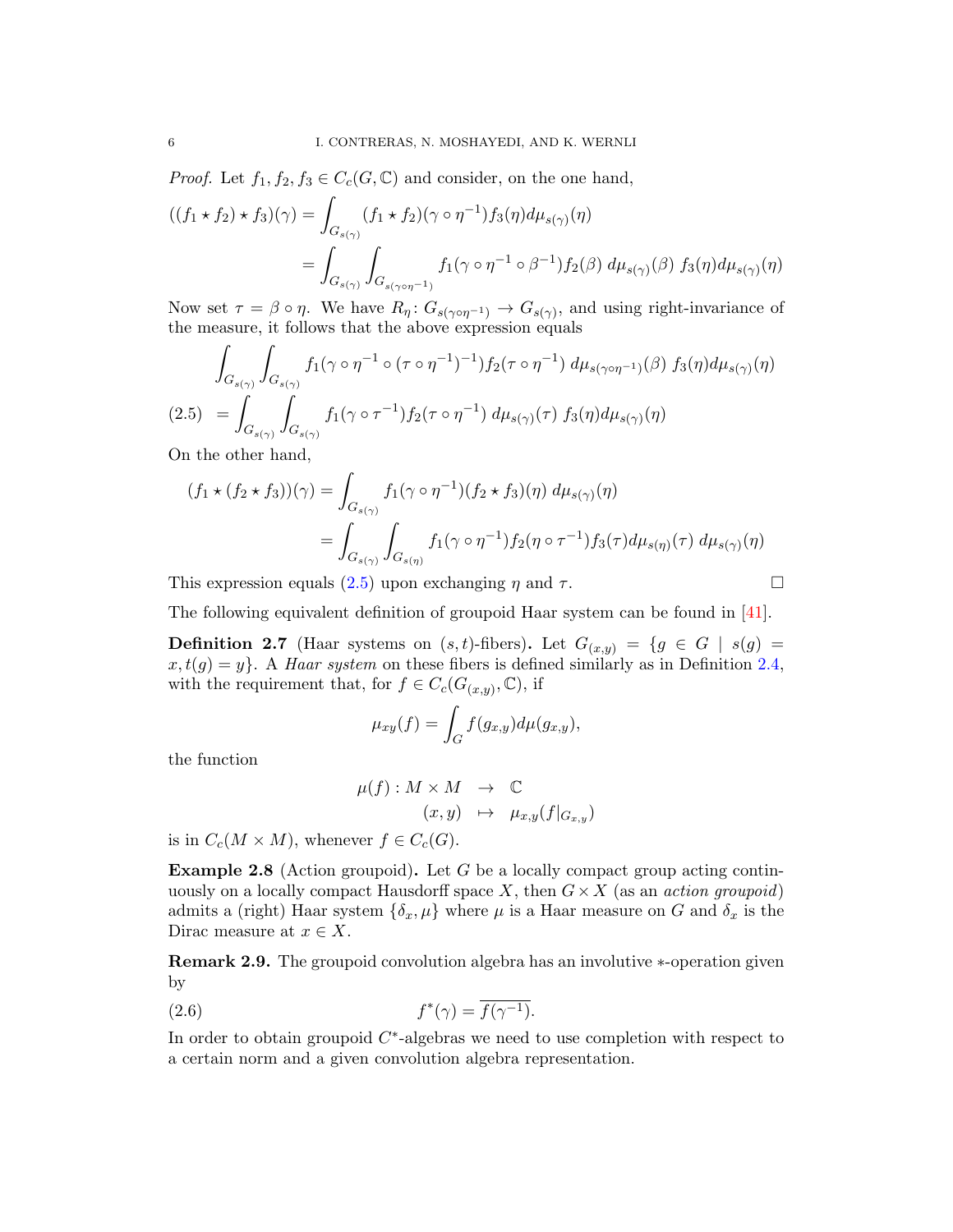Definition 2.10 (Left regular representation). The left regular representation of the groupoid convolution algebra is a map, for all  $x \in M$ ,

$$
\lambda_x : C_c(G) \to \mathcal{B}(L^2(G_x))
$$

which for  $f \in C_c(G)$ ,  $h \in L^2(G_x)$  and  $\gamma \in G_x$  is given by

$$
(\lambda_x(f)h)(\gamma) = (f \star h)(\gamma) = \int_{G_s(\gamma)} f(\gamma \circ \eta^{-1})h(\eta) d\mu_{s(\gamma)}(\eta).
$$

**Definition 2.11** (Reduced groupoid  $C^*$ -algebra). The *reduced* groupoid  $C^*$ -algebra of G is the completion of a groupoid convolution algebra  $C_c(G)$  with respect to the norm

$$
||f|| = \sup_x ||\lambda_x(f)||_{\mathcal{B}(L^2(G_x))}.
$$

3. Relational groupoids

### <span id="page-6-1"></span><span id="page-6-0"></span>3.1. The category of relational groupoids.

<span id="page-6-2"></span>**Definition 3.1** (Relational groupoid). A *relational groupoid* is a triple  $(G, L, I)$ such that

- (1)  $\mathcal G$  is a set.
- (2) L is a subset of  $\mathcal{G} \times \mathcal{G} \times \mathcal{G}$
- (3)  $I: \mathcal{G} \to \mathcal{G}$  is a function,

satisfying the following axioms:

- **A.1** L is cyclically symmetric, i.e. if  $(g, h, k) \in L$ , then  $(h, k, g) \in L$ .
- **A.2** *I* is an involution (i.e.  $I^2 = id$ ).
- $\mathbf{A.3}$  Let T denote the transposition map:

$$
\begin{array}{rcl} T\colon {\mathcal G}\times{\mathcal G}&\to&{\mathcal G}\times{\mathcal G}\\[1mm] (g,h)&\mapsto&(h,g). \end{array}
$$

Then

(3.1) 
$$
I \circ L = L \circ T \circ (I \times I).
$$

 $\bullet$  A.4 Let

<span id="page-6-4"></span><span id="page-6-3"></span>
$$
L_3:=I\circ L\colon \mathcal{G}\times\mathcal{G}\to\mathcal{G}.
$$

The following equality holds

(3.2) 
$$
L_3 \circ (L_3 \times \text{id}) = L_3 \circ (\text{id} \times L_3)
$$

• **A.5** Denoting by  $L_1$  the morphism  $L_1 := L_3 \circ I : * \to \mathcal{G}$ , then

(3.3)  $L_3 \circ (L_1 \times L_1) = L_1.$ 

• A.6

If we define the morphism

<span id="page-6-5"></span>
$$
L_2 := L_3 \circ (L_1 \times id) : \mathcal{G} \to \mathcal{G},
$$

then the following equations hold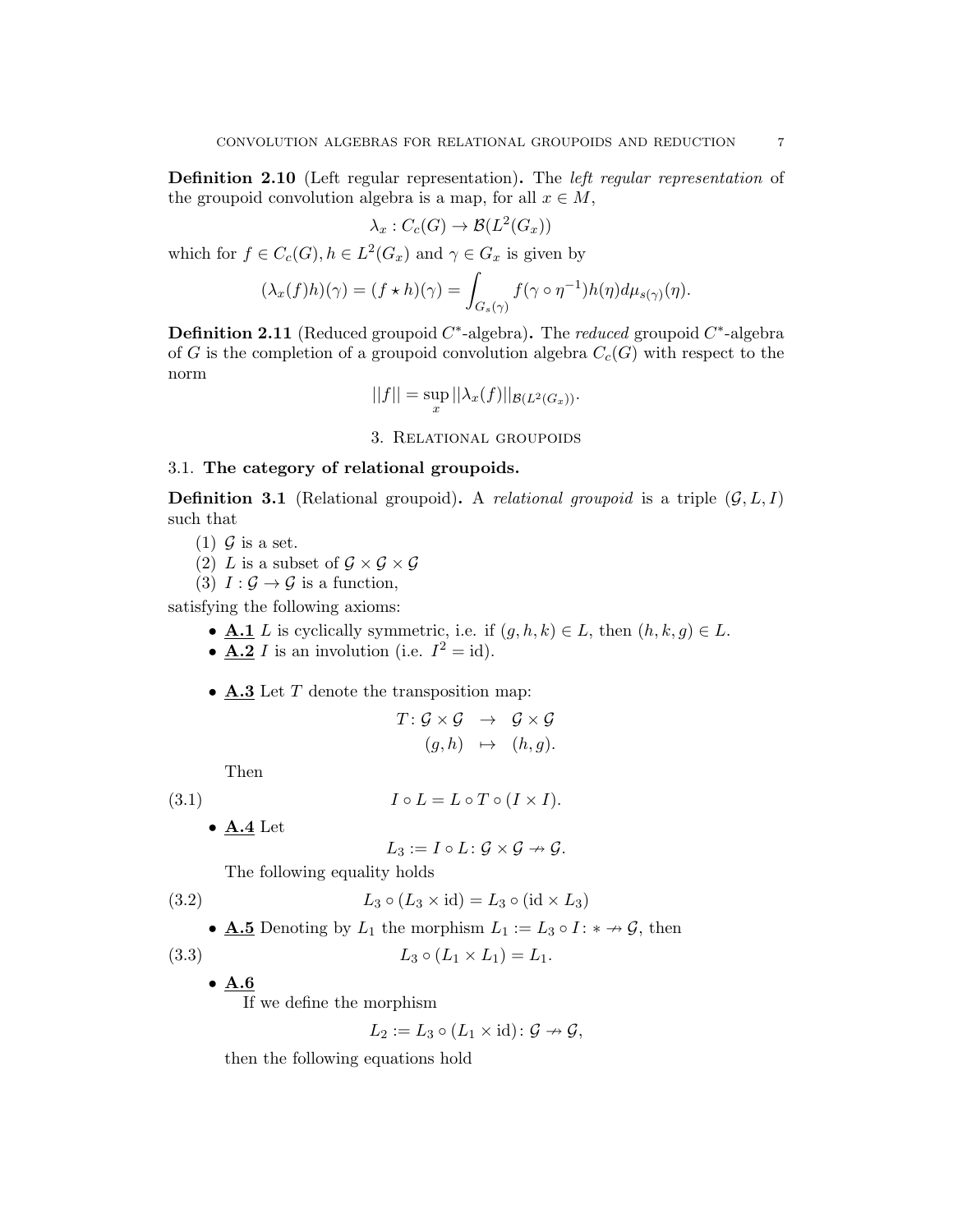(3.4)  $L_2 = L_3 \circ (\text{id} \times L_1).$ 

(*ii*)  $L_2$  leaves  $L_1, L_2$  and  $L_3$  invariant, i.e.

$$
(3.5) \qquad \qquad L_2 \circ L_1 = L_1
$$

(3.6)  $L_2 \circ L_2 = L_2$ 

(3.7) 
$$
L_2 \circ L_3 = L_3 \circ (L_2 \times L_2) = L_3.
$$

 $(iii)$ 

<span id="page-7-2"></span><span id="page-7-1"></span>(i)

(3.8)  $I \circ L_2 = L_2 \circ I$  and  $L_2$  is a symmetric relation.

Definition 3.2 (Relational Lie groupoid). A relational Lie groupoid is a relational groupoid  $(\mathcal{G}, L, I)$  such that  $\mathcal{G}, L$  and I are smooth manifolds and smooth relations, respectively.

The next proposition says we can equally well define a relational groupoid through the relations  $L_1, L_2, L_3$  defined in Definition [3.1](#page-6-2) above.

**Proposition 3.3.** The data  $(\mathcal{G}, L, I)$  and  $(\mathcal{G}, I, L_1, L_2, L_3)$  are equivalent.

*Proof.* Clearly we are able to obtain the relations  $L_i$  from  $(\mathcal{G}, L, I)$ . Now, assume that  $(G, I, L_1, L_2, L_3)$  is given. Then L is recovered using that  $L = I \circ L_3$ , and therefore the axioms  $\underline{\mathbf{A}}.\underline{\mathbf{1}}-\underline{\mathbf{A}}.\underline{\mathbf{6}}$  can be written just in terms of  $L_i$  and  $I$ .

**Definition 3.4** (Relational subgroupoid). Let  $(G, L, I)$  be a relational groupoid. A relational groupoid  $(H, L_H, I_H)$  is a relational subgroupoid of  $\mathcal{G}, L, I$  if  $\mathcal{H} \subseteq \mathcal{G}, L_H \subseteq$  $L, I_{\mathcal{H}} \subseteq I$ .

**Definition 3.5** (Morphism of relational groupoids). Let  $(\mathcal{G}_1, L_1, I_1)$  and  $(\mathcal{G}_2, L_2, I_2)$ be two relational groupoids. A morphism  $F: \mathcal{G}_1 \to \mathcal{G}_2$  is a relational subgroupoid of  $\mathcal{G}_1 \times \mathcal{G}_2$ .

We can extend the category of groupoids **Grpd** to the *category* of *relational groupoids* RelGrpd.

Remark 3.6. The category RelGrpd is endowed with an involution

# $\dagger \colon (\mathbf{RelGrpd})^{op} \to \mathbf{RelGrpd}$

that is the identity on objects and is the relational converse of morphisms, i.e. for  $f: A \rightarrow B$  we get  $f^{\dagger} := \{ (b, a) \in B \times A \mid (a, b) \in f \}.$ 

# <span id="page-7-0"></span>3.2. Graphical interpretation of the axioms.

- The cyclicity axiom **A.1** encodes the cyclic behaviour of the multiplication and inversion maps for groups, namely, if  $g, h, k$  are elements of a group  $G$ with unit e such that  $ghk = e$ , then  $gh = k^{-1}$ ,  $hk = g^{-1}$ ,  $kg = h^{-1}$ .
- A.2 encodes the involutivity property of the inversion map of a group, i.e.  $(g^{-1})^{-1} = g, \forall g \in G.$
- **A.3** encodes the compatibility between multiplication and inversion:

$$
(gh)^{-1} = h^{-1}g^{-1}, \forall g, h \in G.
$$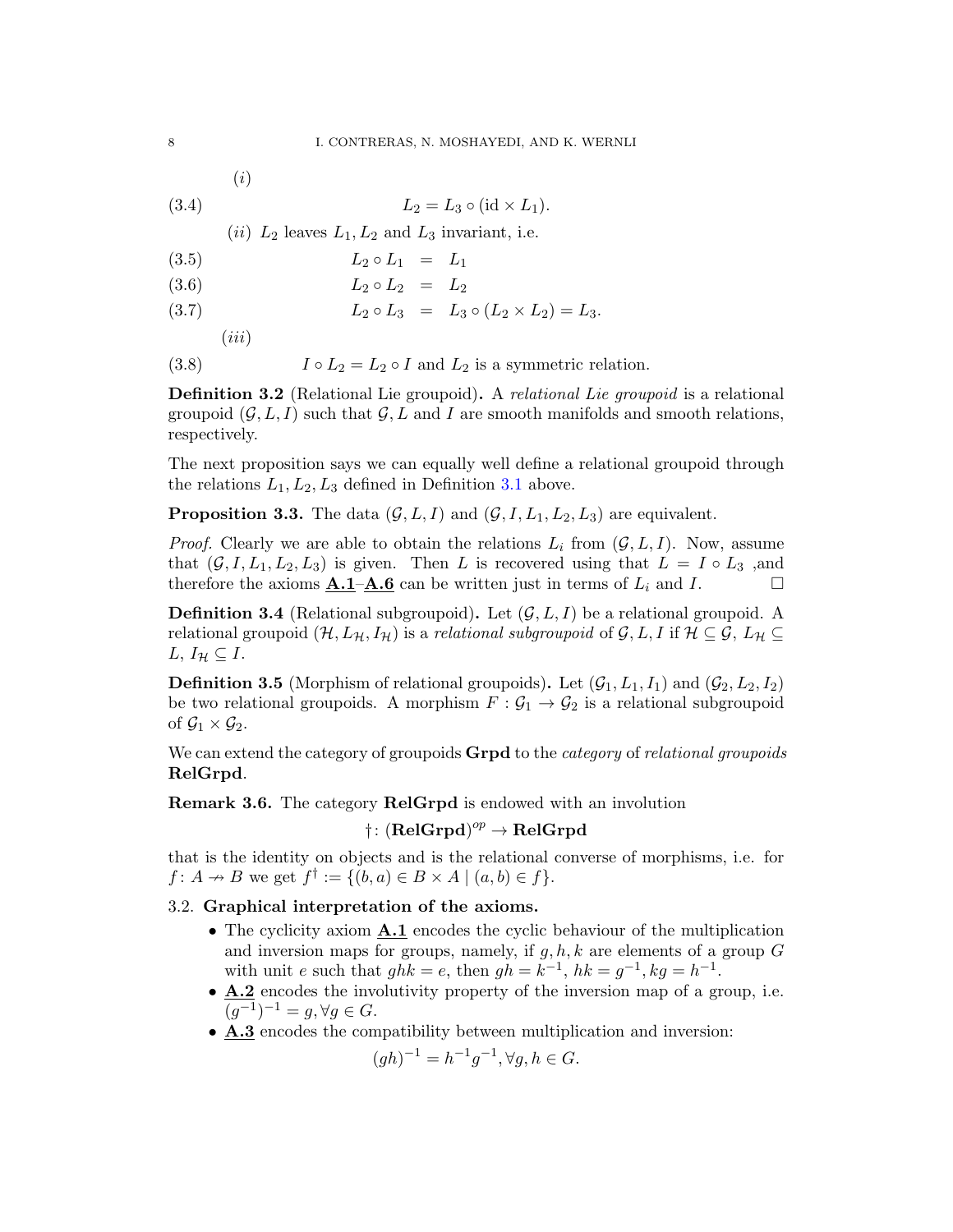- **A.4** encodes the associativity of the product:  $g(hk) = (gh)k, \forall g, h, k \in G$ .
- **A.5** encodes the property of the unit of a group of being idempotent:  $ee = e$ .
- The axiom  $A.6$  states an important difference between the construction of relational groupoids and usual groupoids. The compatibility between the multiplication and the unit is defined up to an equivalence relation, denoted by  $L_2$ , whereas for groupoids such compatibility is strict; more precisely, for groupoids such equivalence relation is the identity. In addition, the multiplication and the unit are equivalent with respect to  $L_2$ .

Figure [1](#page-9-0) illustrates the diagrammatics of the relational groupoid axioms.

<span id="page-8-0"></span>3.3. Relational groups as relational groupoids. The following is a representative example of relational groupoids: it is given by a group  $\mathcal G$  and a normal subgroup  $\mathcal H$  of  $\mathcal G$ .

<span id="page-8-1"></span>**Example 3.7** (Relational groups). Let G be a group with multiplication  $m: \mathcal{G} \times \mathcal{G} \rightarrow$ G and  $H \triangleleft G$  a normal subgroup. Denote by  $\sim_H \subset G \times G$  the equivalence relation  $g_1 \sim_{\mathcal{H}} g_2 \Leftrightarrow \exists h \in \mathcal{H}$  such that  $m(h, g_1) = g_2$ . Moreover, define

- (3.9)  $L_3 := \{(g_1, g_2, m(m(g_1, g_2), h)) | g_1, g_2 \in \mathcal{G}, h \in \mathcal{H}\}\subset \mathcal{G}\times\mathcal{G}\times\mathcal{G},$
- $(3.10)$   $L_2 := \sim_{\mathcal{H}} \subset \mathcal{G} \times \mathcal{G},$
- $(3.11)$   $L_1 := \mathcal{H} \triangleleft \mathcal{G},$
- $(3.12)$   $I := g \mapsto g^{-1}.$

Then the quintuple  $(\mathcal{G}, I, L_1, L_2, L_3)$  defines a relational groupoid.

Proof. We need to check the axioms of a relational groupoid as in Definition [3.1](#page-6-2) explicitly. We will not always write the multiplication map by m but instead  $q_1q_2 :=$  $m(g_1, g_2)$ . To see Axiom **A.1**, let  $(g_1, g_2, g_3) \in L$ , we want to show  $(g_3, g_1, g_2) \in L$ or  $(g_3, g_1, g_2^{-1}) \in L_3$  Then  $g_3 = (g_1g_2h)^{-1}$  for some  $h \in \mathcal{H}$  and  $g_3g_1 = h^{-1}g_2^{-1}$ . By normality,  $h^{-1}g_2^{-1} = g_2^{-1}h'$  with  $h' \in \mathcal{H}$  and so  $(g_3, g_1, g_2^{-1}) \in L_3$ . Clearly I is an involution, hence  $\mathbf{A.2}$  holds. Axiom  $\mathbf{A.3}$  [\(3.1\)](#page-6-3) follows from the fact that  $L = I \circ L_3$  and that for group elements  $g_1, g_2$  we have  $I(g_1g_2) = (g_1g_2)^{-1} = g_2^{-1}g_1^{-1} =$  $I(g_2)I(g_1)$ , and normality. Next we want to show  $\mathbf{A.4}$  [\(3.2\)](#page-6-4). Consider an element  $(g_1, g_2, g_1g_2h) \in L_3$  for some  $h \in \mathcal{H}$ . Consider the diagram of relations



Let us first look at the relation  $L_3 \circ (L_3 \times id)$ . It follows that  $(g_1, g_2, g_3) \sim (g_1 g_2 h_1, g_3) \sim$  $g_1g_2h_1g_3h_2$  with  $h_1, h_2 \in \mathcal{H}$  and  $g_1, g_2, g_3 \in \mathcal{G}$ . Now using normality of  $\mathcal{H}$  we get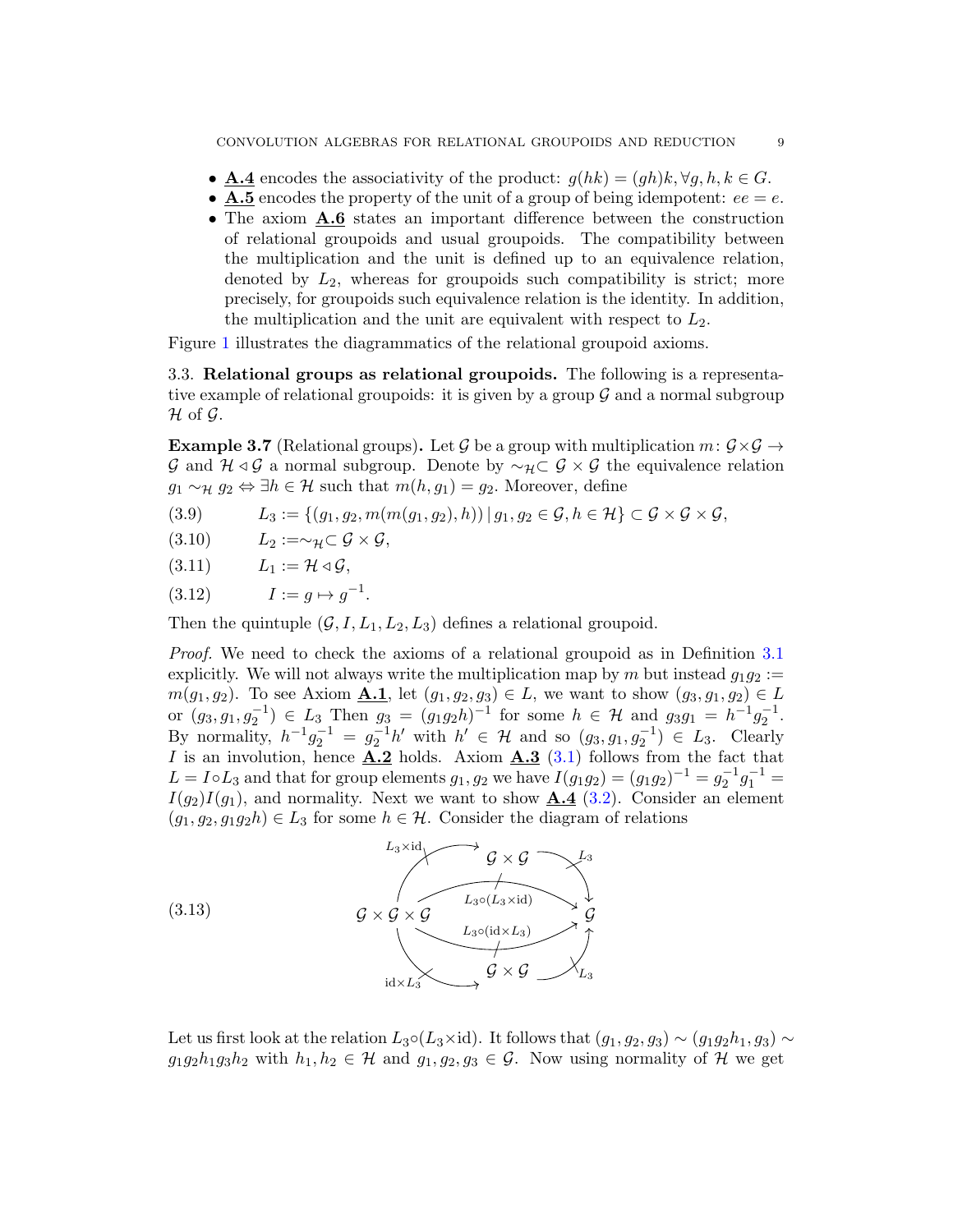<span id="page-9-0"></span>

• The special relations  $L, I, T$  and id



 $\bullet$  The structure relations  $L_1,\,L_2$  and  $L_3$ 



 $\bullet$  The axioms  $\mathbf{A.1}\text{--}\mathbf{A.6}$ 

FIGURE 1. Diagrammatics of a relational groupoid

 $h_1g_3 = g_3h'_1$ , for some  $h'_1 \in \mathcal{H}$ , and setting  $\bar{h} := h'_1h_2$  we get  $g_1g_2h_1g_3h_2 = g_1g_2g_3\bar{h} \in$  $g_1g_2g_3\mathcal{H}$ . On the other hand, if we look at the relation  $L_3 \circ (\mathrm{id} \times L_3)$ , we get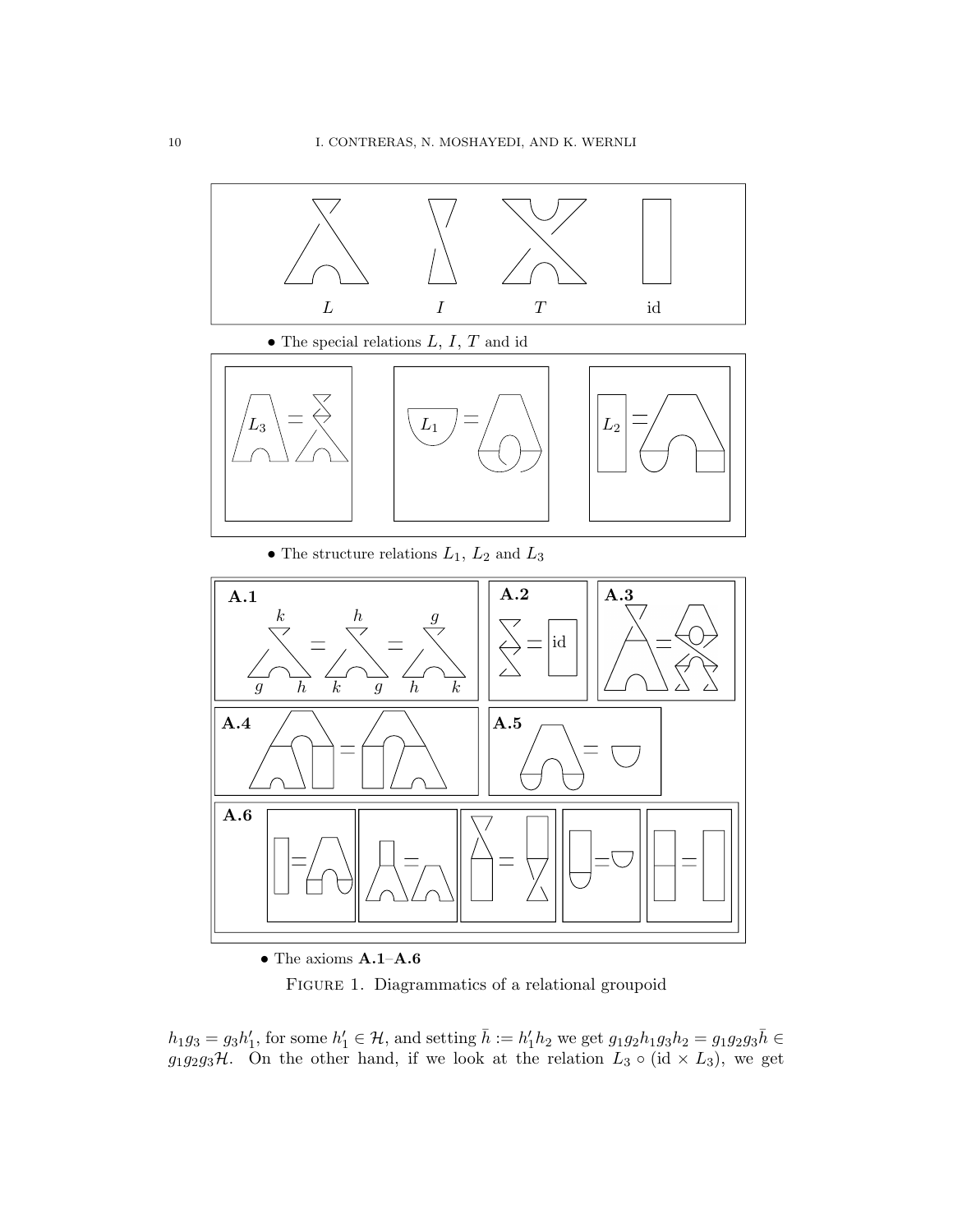$(g_1, g_2, g_3) \sim (g_1, g_2g_3h_3) \sim g_1g_2g_3h_3h_4 \in g_1g_2g_3\mathcal{H}$ . Next we show  $\underline{\mathbf{A.5}}$  [\(3.3\)](#page-6-5). Consider the relations



where we have  $*\sim (h_1, h_2)$  with  $h_1, h_2 \in \mathcal{H}$  and then  $(h_1, h_2) \sim h_1 h_2 h_3 =: h \in \mathcal{H}$ . On the other hand we have a relation  $L_1$  for  $*\sim h$  for any element h of H. Next we show  $\mathbf{\underline{A.6}}$  [\(3.4\)](#page-7-1). Let us look at



and consider first the relation  $L_3 \circ (\mathrm{id} \times L_1)$ . Take  $g \in \mathcal{G}$  then we get  $g \sim (g, h_1)$ for  $h_1 \in \mathcal{H}$  and  $(g, h_1) \sim g\overline{h} \in g\mathcal{H}$  with  $\overline{h} = h_1h_2 \in \mathcal{H}$ . On the other hand if we consider the relation  $L_2$  we get for  $g \in \mathcal{G}$  and  $h \in \mathcal{H}$  that  $g \sim gh \in g\mathcal{H}$ . Next we show  $\mathbf{A.6}$  [\(3.5\)](#page-7-2). Consider the relations



and let us first look at the relation  $L_2 \circ L_1$ . The relation  $L_1$  is  $\ast \sim h$  for any element in  $h \in \mathcal{H}$  and then by  $L_2$  we get  $* \sim h \sim \tilde{h} := h\overline{h} \in \mathcal{H}$ . Since  $\mathcal{H}$  is in particular a subgroup, we get  $*\sim h$  for any  $h \in \mathcal{H}$ , which is  $L_1$ . Finally, we show  $\underline{\mathbf{A.6}}$  [\(3.6\)](#page-7-2). Then we have the following relations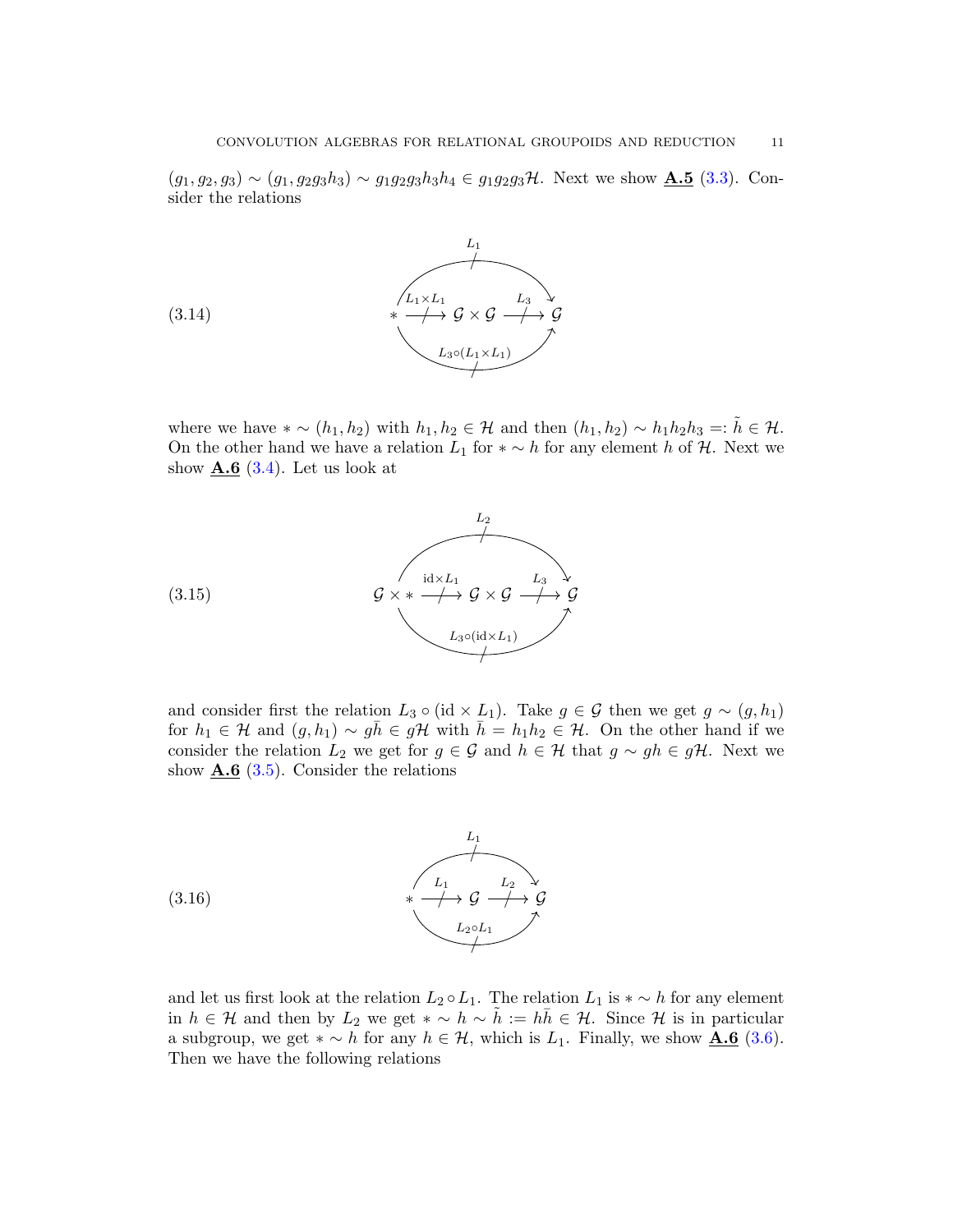

and clearly we have that  $L_2$  gives for an element  $g \in \mathcal{G}$  that  $g \sim gh_1$  for  $h_1 \in \mathcal{H}$ and then again  $gh_1 \sim gh_1h_2 = g\bar{h} \in g\mathcal{H}$  with  $\bar{h} = h_1h_2 \in \mathcal{H}$ , which gives the same relation as just  $L_2$ . Similarly, we can show for  $\mathbf{\underline{A.6}}$  [\(3.7\)](#page-7-2) that also the last diagram commutes, completing the proof.



 $\Box$ 

For later use we record some simple examples of relational groups below.

<span id="page-11-1"></span>**Example 3.8** (A finite example). One can check that  $\mathcal{G} = \mathbb{Z}_4$  with normal subgroup  $\mathcal{H} = \mathbb{Z}_2 \triangleleft \mathbb{Z}_4$  together with the canonical relations as in Example [3.7](#page-8-1) is a relational group and hence a relational groupoid.

<span id="page-11-2"></span>**Example 3.9** (Discrete example: integers modulo  $n$ ). We want to consider the example of  $\mathbb{Z}/n\mathbb{Z}$  for some  $n \geq 2$ . Hence, let  $G = \mathbb{Z}, L_1 = n\mathbb{Z}, L_2 = \{(a, b) \in \mathbb{Z} \times \mathbb{Z} \mid$  $a - b \in n\mathbb{Z}$  and  $L_3 = \{(a, b, c) \in \mathbb{Z} \times \mathbb{Z} \times \mathbb{Z} \mid \exists k \in \mathbb{Z} \colon a + b + nk = c\}.$ 

<span id="page-11-0"></span>**Example 3.10** (A continuous example). Let  $\mathcal{G} = S^1 := \{z \in \mathbb{C} \mid |z| = 1\}$  and let  $L_1 = \{ \zeta \in \mathbb{C} \mid \zeta^n = 1 \} \triangleleft S^1$  be the normal subgroup of *n*-th roots of unity. We define the relation

$$
L_2 = \left\{ (z, w) \in S^1 \times S^1 \, | \, \exists k \in \{0, 1, \dots, n-1\} \text{ such that } \arg(w) - \arg(z) = \frac{2\pi k}{n} \right\}.
$$

In particular,  $z \sim w$  if and only if  $\exists \zeta \in L_1$  such that  $z \cdot \zeta = w$  for  $z, w \in S^1$ . We define  $L_3 = \{(z, w, z \cdot w \cdot \zeta) \in S^1 \times S^1 \times S^1 \mid z, w \in S^1, \zeta \in L_1\} \subset S^1 \times S^1 \times S^1$ . Moreover, we define the map I by complex conjugation  $z \mapsto \overline{z}$ . Then one can check that this is indeed a relational group as in Example [3.7](#page-8-1) and hence a relational groupoid.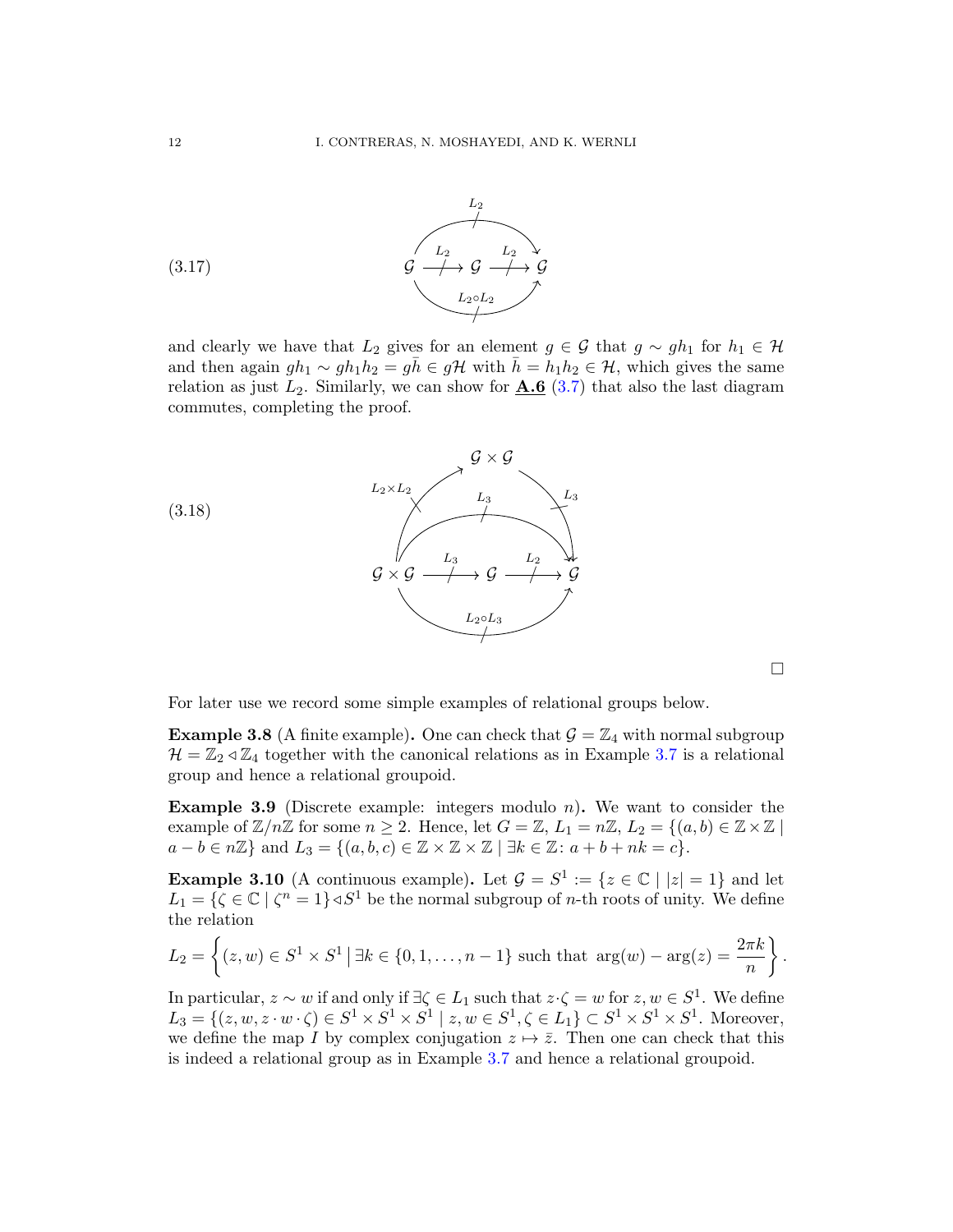<span id="page-12-0"></span>3.4. Additional Examples. Here are some other simple examples of relational groupoids that are not relational groups.

Example 3.11 (Relational group bundle). Example [3.7](#page-8-1) can be extended to a parametrized family of relational groups. The local model in this example is  $\mathcal{G} \times \mathbb{R}^k$ , where at each point p in  $\mathbb{R}^k$  there is a fiber that we identify with G. For instance, Example [3.10](#page-11-0) can be extended to the relational bundle  $S^1 \times \mathbb{R} \to \mathbb{R}$ , where each fiber is isomorphic to the relational group  $\mathcal{G} = S^1$  and at each fiber, the normal subgroup of  $n$ -th roots of unity is chosen.

Example 3.12 (Groupoids). Of course, groupoids, as in Section [2.1,](#page-3-2) are also examples of relational groupoids. If  $(G, m)$  is a groupoid, then  $L := \text{Graph}(I \circ m)$ ,  $I(g) = g^{-1}$  makes G into a relational groupoid. In this case, the special relations are given as follows:  $L_1 \subset G$  is the unit section,  $L_2 = \text{diag}_G \subset G \times G$  is the diagonal, and  $L_3 = \text{Graph}(m)$ .

### <span id="page-12-1"></span>3.5. Relational symplectic groupoids.

**Definition 3.13.** A relational symplectic groupoid is a relational groupoid  $(G, L, I)$ where

- (1)  $\mathcal G$  is a weak symplectic manifold<sup>[2](#page-12-3)</sup>
- (2) L is an immersed Lagrangian submanifold of  $\mathcal{G} \times \mathcal{G} \times \overline{\mathcal{G}}$ , where  $\overline{\mathcal{G}}$  denotes  $\mathcal{G}$ equipped with the negative of the given symplectic form.
- (3) I is an antisymplectomorphism of  $\mathcal{G}$ .

<span id="page-12-5"></span>**Example 3.14.** In  $[9, 22]$  $[9, 22]$  $[9, 22]$  it is proven that the phase space of the Poisson Sigma Model  $(PSM)^3$  $(PSM)^3$  is an example of a infinite-dimensional relational symplectic groupoid.

<span id="page-12-2"></span>3.6. Reduction of relational groupoids. One of the key properties of a relational groupoid is the fact that  $L_2$  encodes the information of an equivalence relation. In general  $L_2$  is not necessarily an equivalence relation on the whole of  $G$ , but on a subset  $C$ , called the *constraint set*.

<span id="page-12-6"></span>Proposition 3.15. Define

$$
\mathcal{C}:=L_2\circ\mathcal{G},
$$

where G is considered as the relation  $* \rightarrow \mathcal{G}$ . Then  $L_2$  is an equivalence relation on  $\mathcal{C}.$ 

*Proof.* The fact that  $L_2$  is transitive and symmetric follows from Axiom  $\mathbf{A.6}$  ( $L_2 \circ$  $L_2 = L_2$  and  $L_2^{\dagger} = L_2$ ). Reflexivity follows from the definition of C.

**Theorem 3.16.** Let  $(G, I, L_1, L_2, L_3)$  be a relational groupoid. Then  $\underline{G} = \mathcal{C}/L_2$  is a groupoid and the quotient map q is a morphism of relational groupoids.

<span id="page-12-3"></span><sup>&</sup>lt;sup>2</sup>In the infinite-dimensional setting we restrict to the case of Banach manifolds (when the regularity type of fields is fixed) G endowed with a closed 2-form  $\omega$ , such that the induced map  $\omega^{\sharp}: T \mathcal{G} \to T^* \mathcal{G}$  is injective. The result also holds for smooth fields and Fréchet manifolds.

<span id="page-12-4"></span> $3<sup>3</sup>$  where the source space is a disk, and the target space is a Poisson manifold.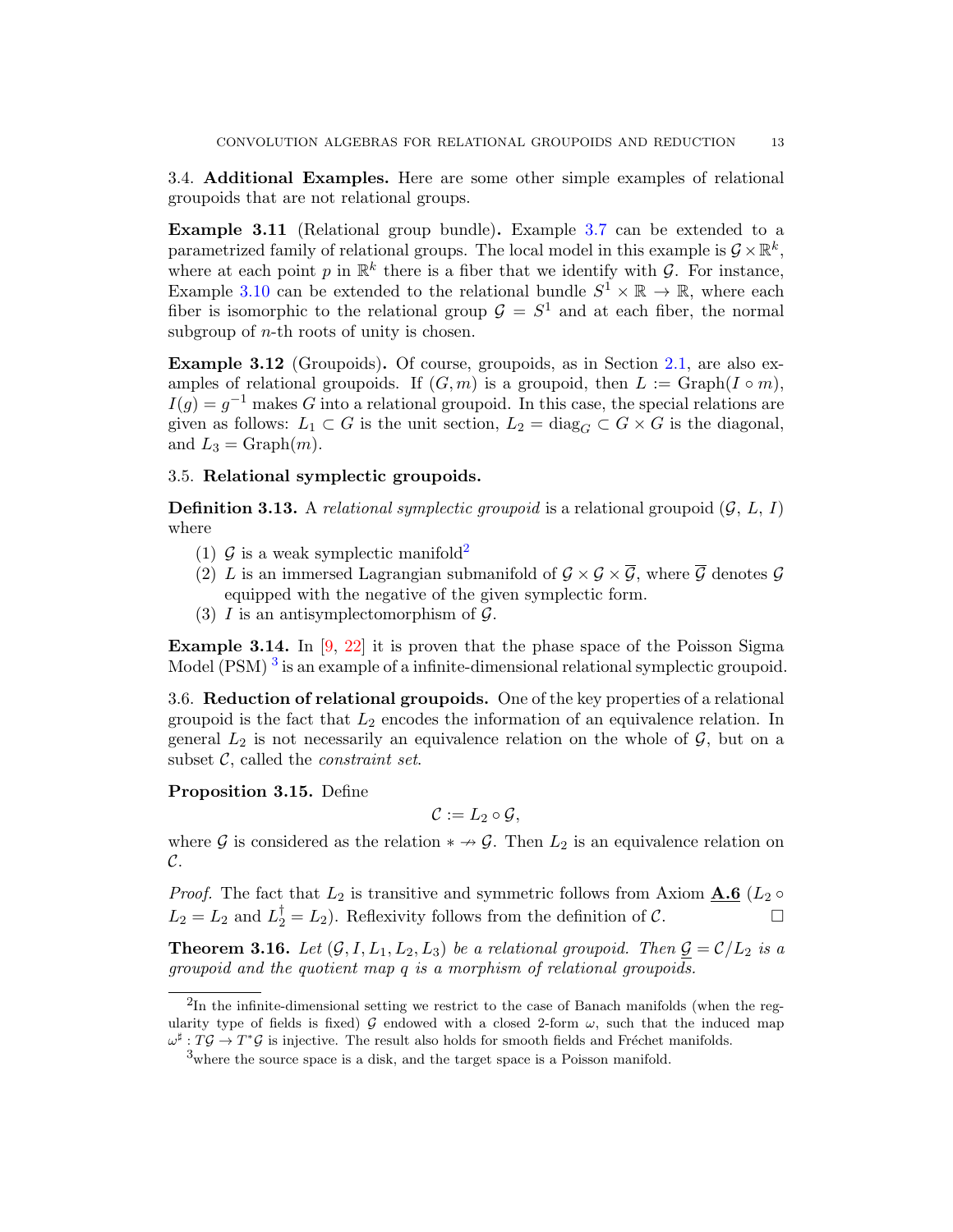Proof. First, let us consider the following relations, that are the relational analogues of the source and target maps:

$$
\mathcal{S} := \{(c, \ell) \in \mathcal{C} \times L_1 \mid \exists g \in \mathcal{G} \text{ s.t. } (\ell, c, g) \in L_3\}
$$

and

 $\mathcal{T} := \{ (c, \ell) \in \mathcal{C} \times L_1 \mid \exists g \in \mathcal{G} \text{ s.t. } (c, \ell, g) \in L_3 \}.$ 

It follows from the definition that  $\mathcal{T} = I \circ \mathcal{S}$  and furthermore, if  $M := L_1/L_2$ :

 $s := \mathcal{S} : \mathcal{G} \to M$ 

is a surjective map, where  $\underline{S} = q \circ S$  is the reduction of S.

Example 3.17 (Relational group). Following Example [3.7,](#page-8-1) the reduction of a relational group is a (set theoretical) group. If in addition we impose the condition that  $G$  is a Lie group, and  $H$  is closed subgroup, then the quotient is a Lie group.

**Example 3.18** (Relational pair groupoid). Let G be a set. Then one can define its pair groupoid by  $G \times G \rightrightarrows G$ , where s and t are given by projection to the first and second factor respectively. For two elements  $(g, h)$  and  $(h, k)$ , composition is given by  $(g, h)(h, k) = (g, k)$ . The inverse is defined by  $(g, h)^{-1} = (h, g)$ . We can define a relational pair groupoid in a similar way. For a relational version of this example, let  $\mathcal G$  be a set and an equivalence relation R. We then define the relational groupoid  $\mathcal{G} \times \mathcal{G}$ , where  $L_1 = \mathcal{G}$ ,  $L_2 = R \times R$ , and  $L_3$  is given by composition of relations. In case that the equivalence relation  $R$  is the identity, we recover the pair groupoid after  $L_2$ -reduction.

**Example 3.19** (Relational symplectic groupoid). If  $M$  is an integrable Poisson manifold, then the reduction of the infinite-dimensional relational symplectic groupoid of Example [3.14](#page-12-5) is a finite-dimensional symplectic groupoid integrating the Poisson manifold M. See  $[9, 22]$  $[9, 22]$  $[9, 22]$  for the details of the reduction procedure and how it coincides with the gauge reduction of the Poisson Sigma Model.

The previous results and examples allow us to connect different constructions on relational groupoids with standard notions on groupoids, via reduction. For instance, in the next subsection we introduce actions of relational groupoids, that are necessary to describe the compatibility of measures (relational Haar systems) and the structure relations in Section [4.](#page-14-0)

<span id="page-13-0"></span>3.7. Relational groupoid actions. First, following the characterization of the Haar measure on groups via right-invariance, we introduce the notion of relational right action. Right, left, and adjoint group actions are natural examples of relational group actions, and also Haar measures (on groups and relational groups) are invariant with respect to the right relational group action. Also, the conditions [\(i\)](#page-15-0) and [\(ii\)](#page-15-1) of a relational Haar system in Definition [4.2](#page-15-2) encode the invariance with respect to relational right actions.

**Definition 3.20** (Relational right action). Let  $(\mathcal{G}, L, I)$  be a relational groupoid and let Z be a set with an equivalence relation  $L_z$ . A relational right action of G on Z is a relation  $\rho: Z \times G \rightarrow Z$  such that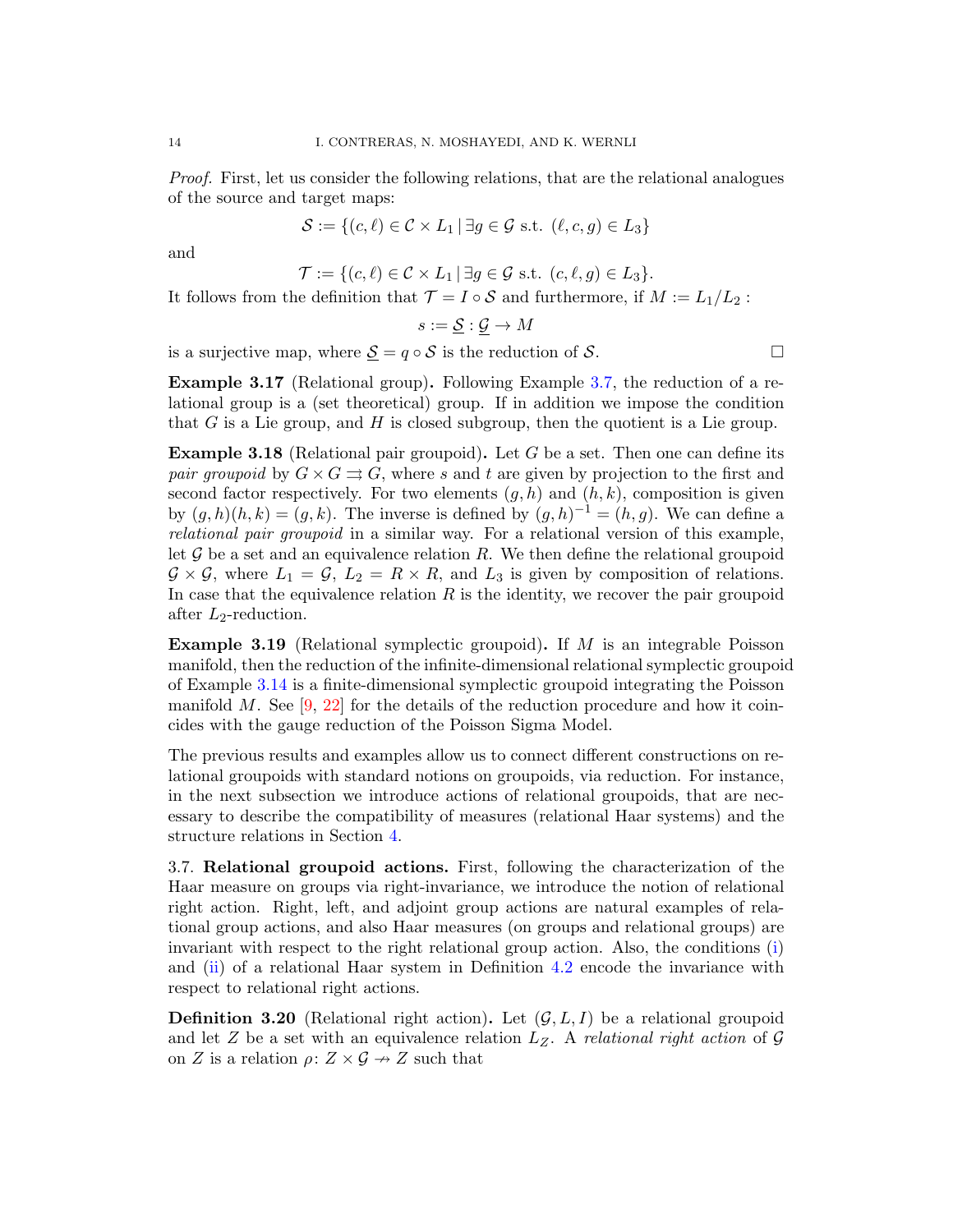(1) we have

$$
\rho \circ (\rho \times \mathrm{id}_{\mathcal{G}}) = \rho \circ (\mathrm{id}_{Z} \times L_{3})
$$

as relations  $Z \times \mathcal{G} \times \mathcal{G} \rightarrow Z$ ,

(2) The relation  $\rho_{L_1}: Z \to Z$  given by

 $\rho_{L_1} = \{(x, y) \in Z \times Z \mid \exists g \in L_1, (x, g, y) \in \rho\}$ 

coincides with the equivalence relation  $L_Z$  on Z, i.e.  $\rho_{L_1} = L_Z$ .

We also say that  $(\mathcal{G}, L, I)$  acts on  $(Z, L_Z)$  by relations from the right. Sometimes we drop  $L_z$  notation.

An obvious example is the action of a relational groupoid on itself from the right:

**Example 3.21.** Let G be a relational groupoid. Then setting  $\rho = L_3$  defines a relational right action of  $\mathcal G$  on  $(\mathcal G, L_1)$ .

*Proof.* This follows directly from axioms  $\mathbf{A.4}$  (associativity) and  $\mathbf{A.6}$  (unitality) of Definition [3.1.](#page-6-2)  $\Box$ 

Of course, there is an analogous definition of left relational action, and relational groupoids also act on themselves from the left.

We can generalize the relation  $\rho_{L_1}$  defined above to an arbitrary subset of  $\mathcal{G}$ .

**Definition 3.22** (Relational action). Let  $(G, L, I)$  be a relational groupoid and suppose that G acts on Z by relations and let  $S \subset \mathcal{G}$  be any subset of G. Then we define the relation  $R_S: Z \rightarrow Z$  by

(3.19) 
$$
R_S := \{(z_1, z_2) \in Z \times Z \mid \exists g \in S, (z_1, g, z_2) \in \rho\}
$$

For  $S = \{g\} \subset \mathcal{G}$ , we write  $R_S = R_q$ .

For  $g, h \in \mathcal{G}$ , we denote  $gh := \{x \in \mathcal{G} \mid (g, h, x) \in L_3\}$ . With this notation, we have the following proposition:

**Proposition 3.23.** Let  $(G, L, I)$  be a relational groupoid and let  $g, h \in G$ , which acts on a set Z from the right. Then

<span id="page-14-0"></span>
$$
(3.20) \t\t R_h \circ R_g = R_{gh}.
$$

4. Relational convolution algebras

<span id="page-14-1"></span>4.1. Relational Haar systems. Let  $(\mathcal{G}, L, I)$  be a relational groupoid. As for a usual groupoid, we denote by

(4.1) 
$$
\mathcal{G}^{(2)} := \{(g, h) \in \mathcal{G} \times \mathcal{G} \mid \exists k \in \mathcal{G} \text{ s.t. } (g, h, k) \in L_3\}
$$

the set of composable pairs in  $\mathcal{G}$ . For  $k \in \mathcal{G}$ , we denote by  $\mathcal{G}_k^{(2)}$  $\kappa^{(2)}$  the set of pairs that compose to  $k$ , i.e. we have

(4.2) 
$$
\mathcal{G}_k^{(2)} := \{ (g, h) \in \mathcal{G} \times \mathcal{G} \mid (g, h, k) \in L_3 \}
$$

Recall that we have the quotient groupoid  $\mathcal{G} := \mathcal{C}/L_2$  and there is a relation  $q: \mathcal{G} \to \mathcal{G}$ which, restricted to  $C \times \mathcal{G}$ , is the graph of a surjective map that we will also denote q. It is clear from the definitions that for every  $g \in \mathcal{C}$  we have  $\mathcal{G}_g^{(2)}/(L_2 \times L_2) = \mathcal{G}_{g(g)}^{(2)}$  $\frac{q(g)}{q(g)},$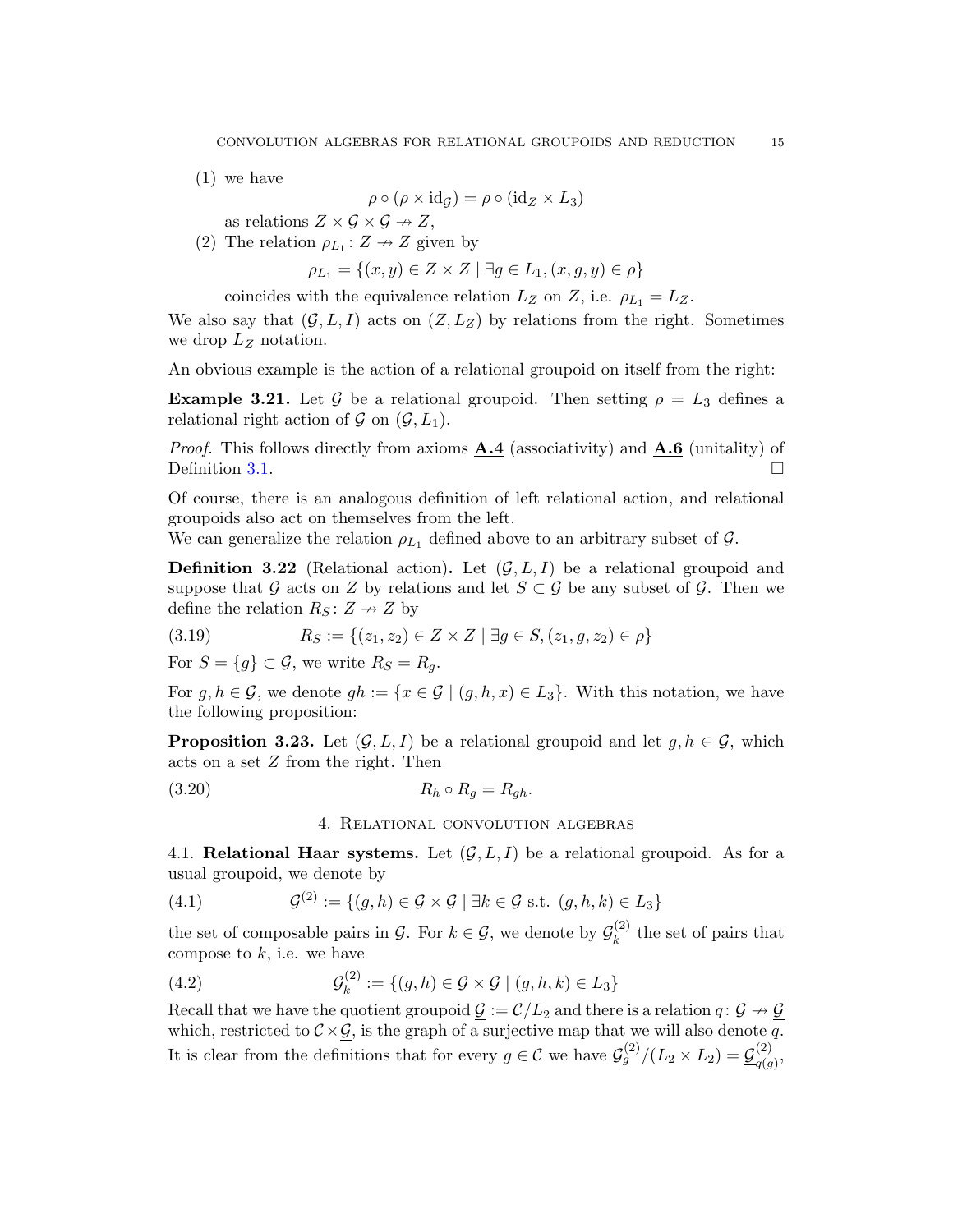and we denote<sup>[4](#page-15-3)</sup> the quotient map  $q_g: \mathcal{G}_g^{(2)} \to \mathcal{G}_g^{(2)}$ , where we denote  $q(g) =: g$ .

We will need the following terminology from measure theory (see e.g. [\[2,](#page-24-4) [20\]](#page-25-25)).

<span id="page-15-4"></span>**Definition 4.1** (Disintegrating measure). Let  $\mu$  be a measure on a set Y and let  $q: Y \to X$  be a map. Moreover, let  $\nu = q_*\mu$  be the pushforward measure on X. We say that  $\mu$  disintegrates with respect to q if there exists a family of probability measures  $(\mu_x)_{x\in X}$  such that

- For all  $\mu$ -measurable sets  $E \subset Y$ , the function  $x \to \mu_x(E)$  is  $\nu$ -measurable.
- $\mu_x(Y \setminus q^{-1}(x)) = 0$  for *v*-almost every  $x \in X$ .
- For all  $\mu$ -measurable functions  $f: Y \to \mathbb{R}$ , we have

$$
\int_Y f d\mu = \int_X \int_{q^{-1}(x)} f(y) d\mu_x(y) d\nu(x).
$$

A measure  $\mu$  disintegrates under fairly general assumptions, e.g. when  $X, Y$  are Radon spaces and q is Borel-measurable. The family  $\mu_x$  is uniquely determined  $\nu$ -almost everywhere (and in turn determines the measure  $\mu$ ). See [\[36\]](#page-26-6) for a detailed account.

We now define a relational Haar system as follows.

<span id="page-15-2"></span>**Definition 4.2** (Relational Haar system). Let G be a relational groupoid, G its quotient groupoid and  $q: \mathcal{C} \to \mathcal{G}$  the quotient map. A *relational Haar system* on  $\mathcal{G}$ is a system of measures  $\mu_g$  on  $\mathcal{G}_g^{(2)}$ ,  $g \in \mathcal{G}$  such that  $\mu_g = 0$  for  $g \in \mathcal{G} \setminus \mathcal{C}$  and for  $q \in \mathcal{C}$  we have

- <span id="page-15-0"></span>(*i*) If  $q(g) = q(g')$  then  $(q_g)_*\mu_g = (q_{g'})_*\mu_{g'}.$
- <span id="page-15-1"></span>(*ii*) The system of measures  $\nu_g := (q_g)_*\mu_g$  on  $\underline{\mathcal{G}}_g^{(2)}$  $g_g^{(2)}$  defines a right Haar system on the quotient groupoid  $\underline{\mathcal{G}}$  (recall that  $g = q(\overline{\mathcal{G}})$ ).
- (*iii*)  $\mu_q$  disintegrates with respect to  $q_q$ .

Equivalently, a relational Haar system on  $\mathcal G$  is determined by a right Haar system  $(\nu_{\underline{g}})_{\underline{g}\in \underline{\mathcal{G}}}$  on the quotient groupoid  $\underline{\mathcal{G}}$  and a family of probability measures  $(\mu_g)_{\underline{g}_1\underline{g}_2}$ on the fibers  $q_g^{-1}(\underline{g}_1, \underline{g}_2)$  for  $\underline{g}_1 \underline{g}_2 = \underline{g}$ .

Remark 4.3. A relational Haar system is invariant under the relational right action of the relational groupoid on itself, in the following sense. Let  $A \subset \mathcal{G}_g^{(2)}$  be an  $L_2$ saturated set, i.e.  $(L_2 \times L_2) \circ A = A$ . Then, if we have  $(g, h, k) \in L_3$ , we have  $\mu_g(A) = \mu_k((\text{id} \times R_h) \circ A).$ 

Notice also that the condition that  $\mu_g$  vanishes for  $g \notin \mathcal{C}$  is automatic because in this case  $\mathcal{G}_{g}^{(2)} = \emptyset$  (see also Proposition [A.1\)](#page-23-2). In some sense, the axioms presented above are the weakest possible set of axioms that ensure existence of a well-defined Haar system on the quotient. However, these measures can have extra properties with regard to the structure relations that define a relational groupoid:

<span id="page-15-3"></span><sup>&</sup>lt;sup>4</sup>We are slightly abusing notation here,  $q_g$  is actually the restriction of  $q \times q$  to  $\mathcal{G}_g^{(2)}$ .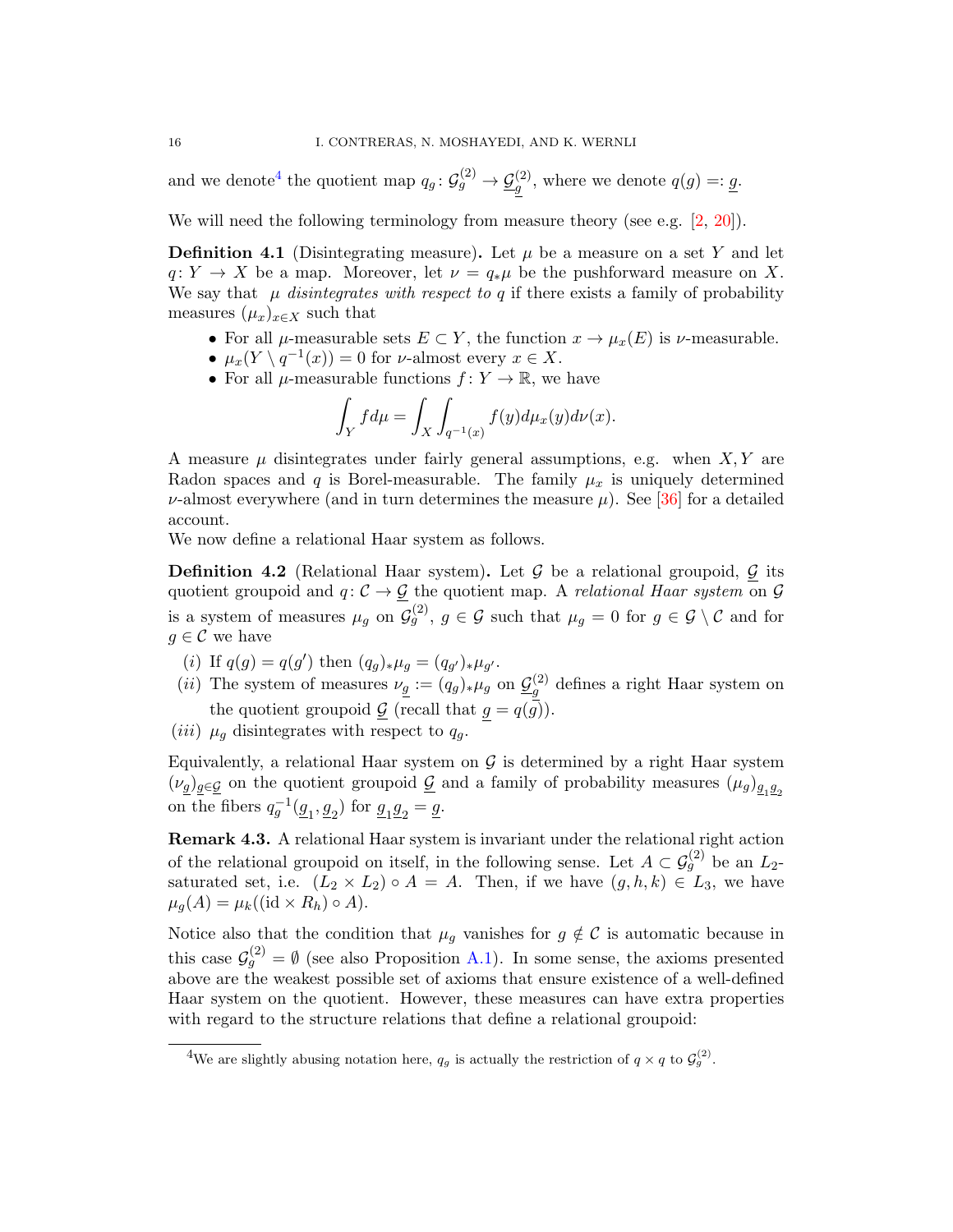**Definition 4.4** ( $L_2$ -invariant measure). We say that a relational Haar system  $\mu_q$  is  $L_2$ -invariant if  $\mu_g = \mu_h$  whenever  $(g, h) \in L_2$ .

Notice that this condition is stronger than condition (i) of Definition [4.2,](#page-15-2) which merely demands that the pushforwards be the same.

Definition 4.5 (Split relational Haar system). We say that a relational Haar system  $\mu_g$  splits if, for all  $g \in \mathcal{C}$ , there is a family of probability measures  $(\tau_{\underline{g}_1}^g)_{\underline{g}_1 \in \underline{\mathcal{G}}}$  on  $\mathcal{G}$ with  $\tau_{\underline{g}_1}^g$  supported on  $q^{-1}(\underline{g}_1)$  such that for all  $\underline{g}_1, \underline{g}_2 \in \underline{\mathcal{G}}$  with  $\underline{g}_1 \underline{g}_2 = q(g)$ 

(4.3) 
$$
(\mu_g)_{\underline{g_1 g_2}} = \tau_{\underline{g_1}}^g \times \tau_{\underline{g_2}}^g.
$$

<span id="page-16-0"></span>Definition 4.6 (Strongly split relational Haar system). We say that a relational Haar system  $\mu_g$  splits strongly if there is a family of probability measures  $(\tau_{\underline{g}_1})_{\underline{g}_1 \in \underline{\mathcal{G}}}$ on G with  $\tau_{\underline{g}_1}$  supported on  $q^{-1}(\underline{g}_1)$  such that for all  $g \in \mathcal{G}$  and  $\underline{g}_1, \underline{g}_2 \in \underline{\mathcal{G}}$  with  $g_1 g_2 = q(g)$ 

(4.4) 
$$
(\mu_g)_{\underline{g_1 g_2}} = \tau_{\underline{g_1}} \times \tau_{\underline{g_2}}.
$$

In particular, a strongly split relational Haar system is split and  $L_2$ -invariant.

**Example 4.7.** Consider the relational group  $\mathcal{G} = \mathbb{Z}_4$  with normal subgroup  $\mathcal{H} =$  $\mathbb{Z}_2 \triangleleft \mathbb{Z}_4$ , as in Example [3.8.](#page-11-1) The sets  $\mathcal{G}_g^{(2)}$  are given by

$$
G_0^{(2)} = \{ (0,0), (1,1), (2,2), (3,3), (0,2), (2,0), (1,3), (3,1) \} = G_2^{(2)}
$$
  

$$
G_1^{(2)} = \{ (1,0), (0,1), (1,2), (2,1), (3,0), (0,3), (2,3), (3,2) \} = G_3^{(2)}
$$

and in the quotient we have

$$
\underline{\mathcal{G}}_{\underline{0}}^{(2)} = \{(\underline{0}, \underline{0}), (\underline{1}, \underline{1})\}
$$
  

$$
\mathcal{G}_{\underline{1}}^{(2)} = \{(\underline{1}, \underline{0}), (\underline{0}, \underline{1})\}
$$

Let  $\mu_{\text{count}}$  denote the counting measure,  $\mu_{\text{count}}(A) = \#A$ . The unique Haar system (up to normalization) on the quotient is given by letting  $\nu_{\underline{0}} = \nu_{\underline{1}} = \frac{1}{2}$  $\frac{1}{2}\mu_{\text{count}}$ , and of course this corresponds to the natural Haar measure  $\mu_{\text{count}}$  on  $\mathbb{Z}_2$ . A relational Haar system can now be given by assigning, for  $g_1g_2 = q(g) \in \mathcal{G}$ , probability measures  $(\mu_g)_{g_1g_2}$  on the fibers  $q_g^{-1}(g_1, g_2) = \{g_1, g_1 + 2\} \times \{g_2, g_2 + 2\}$  for  $g_1g_2 = q(g)$ . An obvious choice is to assign  $(\mu_g)_{g_1 g_2} = \frac{1}{4}$  $\frac{1}{4}\mu_{\text{count}}$ . This yields the family of measures  $(\mu_g = \frac{1}{8})$  $\frac{1}{8}\mu_{\text{count}}\big|_{g\in\mathbb{Z}_4}$  which is strongly split, with  $\tau_{\underline{0}} = \tau_{\underline{1}} = \frac{1}{2}$  $\frac{1}{2}\mu_{\text{count}}$ . But other choices are possible: For instance, we can define a split, but not  $L_2$ -invariant measure by setting  $\tau_{\underline{g}_1}^g = \delta_g$ -the Dirac measure at  $g \in q^{-1}(\underline{g}_1)$  - whenever  $q(g) = \underline{g}_1$  and  $\tau_{\underline{g}_1}^g = \frac{1}{2}$  $\frac{1}{2}\mu_{\text{count}}$  otherwise. Concretely, we have

$$
\tau_{\underline{0}}^0 = \delta_0, \qquad \tau_{\underline{1}}^0 = \frac{1}{2}\mu_{\text{count}}, \qquad \tau_{\underline{0}}^2 = \delta_2, \qquad \tau_{\underline{1}}^2 = \frac{1}{2}\mu_{\text{count}}
$$

and similarly for  $\tau_{g}^1$  and  $\tau_{g}^3$ . On the other hand, we can define an L<sub>2</sub>-invariant system which is not split by letting  $(\mu_0)_{g_1g_2} = (\mu_2)_{g_1g_2}$  any probability measure on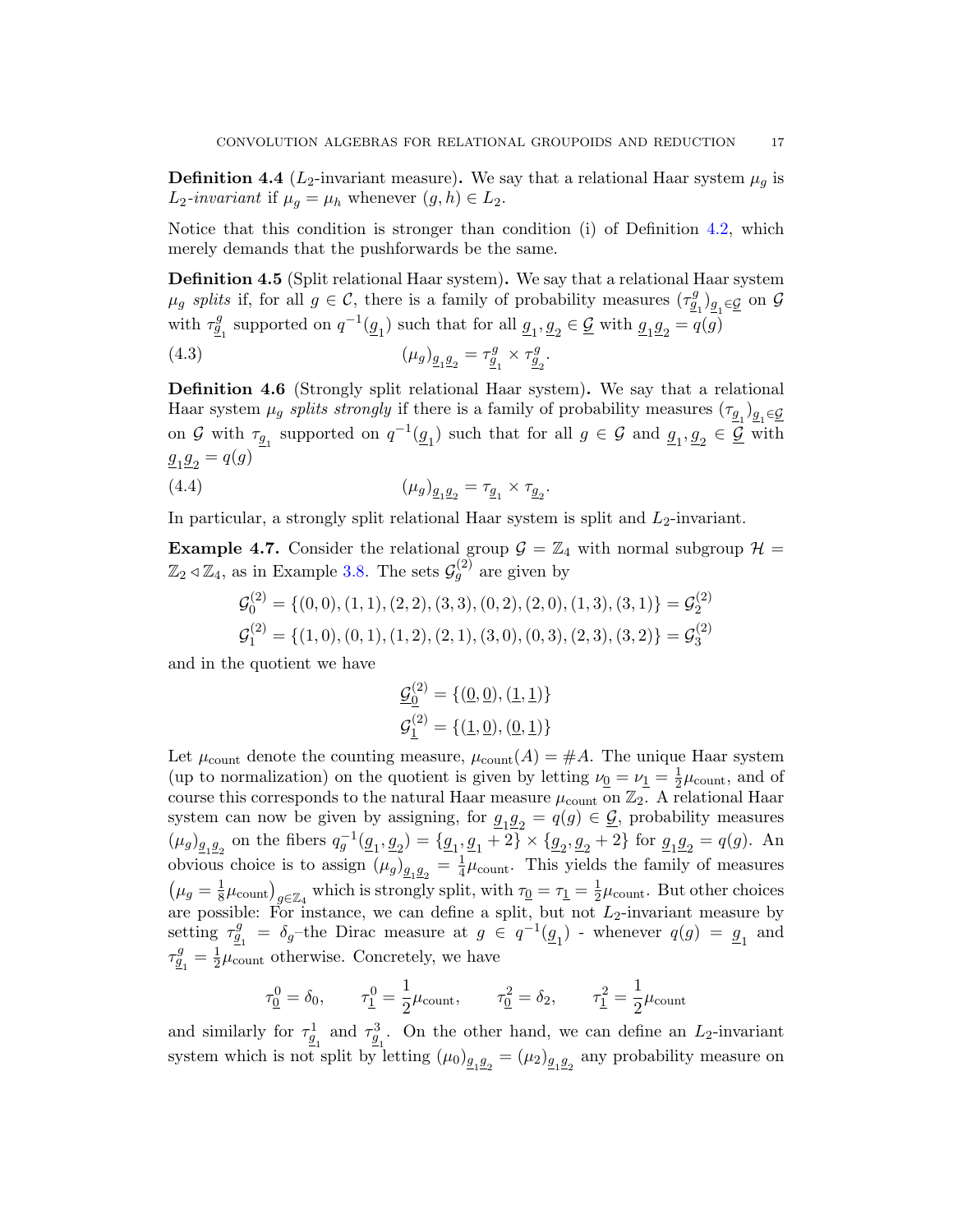$q^{-1}(\underline{g}_1, \underline{g}_2)$  which is not a product measure, for instance  $(\mu_0)_{\underline{00}}(0,0) = (\mu_0)_{\underline{00}}(2,0) =$  $(\mu_0)_{\underline{00}}(0,2) = \frac{1}{3}, (\mu_0)_{\underline{00}}(2,2) = 0$ , and similarly for the other probability measures.

**Example 4.8.** Consider again the example of the relational group  $\mathcal G$  corresponding to  $n\mathbb{Z} \triangleleft \mathbb{Z}$  as in Example [3.9.](#page-11-2) In this case, assigning for  $l \in \mathbb{Z}$  the counting measure  $\mu_\text{count}$  on  $\mathcal{G}_l^{(2)}$  $\ell_l^{(2)}$  does not provide an example of relational Haar system, since it does not disintegrate in the sense of Definition [4.1.](#page-15-4) The point is that the fibers are infinite and thus the "measures along the fibers"  $(\mu_l)_{\underline{l}_1 l_2}$  are not probability measures. One possibility to define a (strongly split) relational Haar system is to define probability measures  $\tau_l$  on  $l + n\mathbb{Z}$ , for  $\underline{l} \in \mathbb{Z}_n$  (for instance the Dirac measure supported at some representative). However, these measures will necessarily fail to be translationinvariant.

<span id="page-17-0"></span>4.2. The relational convolution algebra. Given the definition of a relational Haar system, we now define a generalization of the convolution algebra to the case of relational groupoids. To define a set of functions on which the convolution product is well-defined, we will from now on assume that our relational groupoids are equipped with a topology. A relational Haar systems is assumed to be continuous<sup>[5](#page-17-1)</sup> and given by Radon measures with respect to this topology. The following subspace of functions is a convenient one:

**Definition 4.9** (Admissible functions). Let  $\mathcal G$  be a topological relational groupoid and  $\mu = (\mu_q)_{q \in \mathcal{G}}$  a Haar system given by Radon measures. Denote  $\mathcal{G}$  the quotient groupoid of  $G$  equipped with the quotient topology. Then a continuous function  $f$  is admissible if it is bounded and there is a compact set  $\underline{\mathcal{K}} \subset \underline{\mathcal{G}}$  such that supp $(f) \cap C \subset$  $q^{-1}(\underline{\mathcal{K}})$ . The set of admissible functions is denoted by  $\mathcal{A}(\mathcal{G})$ .

The point about admissible functions is that they have a well-defined convolution product which is again an admissible function.

**Proposition 4.10.** Let  $f_1, f_2 \in \mathcal{A}(\mathcal{G})$ . Then the convolution product defined by

<span id="page-17-2"></span>(4.5) 
$$
(f_1 * f_2)(g) = \int_{\mathcal{G}_g^{(2)}} f_1(h) f_2(k) d\mu_g(h, k)
$$

converges for all  $g \in \mathcal{G}$  and  $g \mapsto (f_1 \star f_2)(g) \in \mathcal{A}(\mathcal{G})$ .

*Proof.* First, notice that  $(f_1 \star f_2)(g) = 0$  if  $g \notin C$  - this follows from the fact that  $\mathcal{G}_{g}^{(2)} = \emptyset$  in this case (see Proposition [A.1\)](#page-23-2). Otherwise, we use the axiom that the Haar measure  $\mu_g$  disintegrates to write

$$
(4.6) \qquad (f_1 \star f_2)(g) = \int_{(\underline{g}_1, \underline{g}_2) \in \underline{\mathcal{G}}_{q(g)}^{(2)}} \underbrace{\int_{q^{-1}((\underline{g}_1, \underline{g}_2))} f_1(h) f_2(k) d\mu_{\underline{g}\underline{g}_1\underline{g}_2}(h,k) d\nu_{\underline{g}}(\underline{g}_1, \underline{g}_2)}_{=: \tilde{f}(\underline{g}_1, \underline{g}_2)}.
$$

<span id="page-17-1"></span><sup>5</sup>One way to phrase this is that for every continuous function f on  $\mathcal{G}^{(3)}$  the function  $k \mapsto$  $\int_{(g,h)\in\mathcal{G}^{(2)}} f(g,h,k)d\mu_k$  is continuous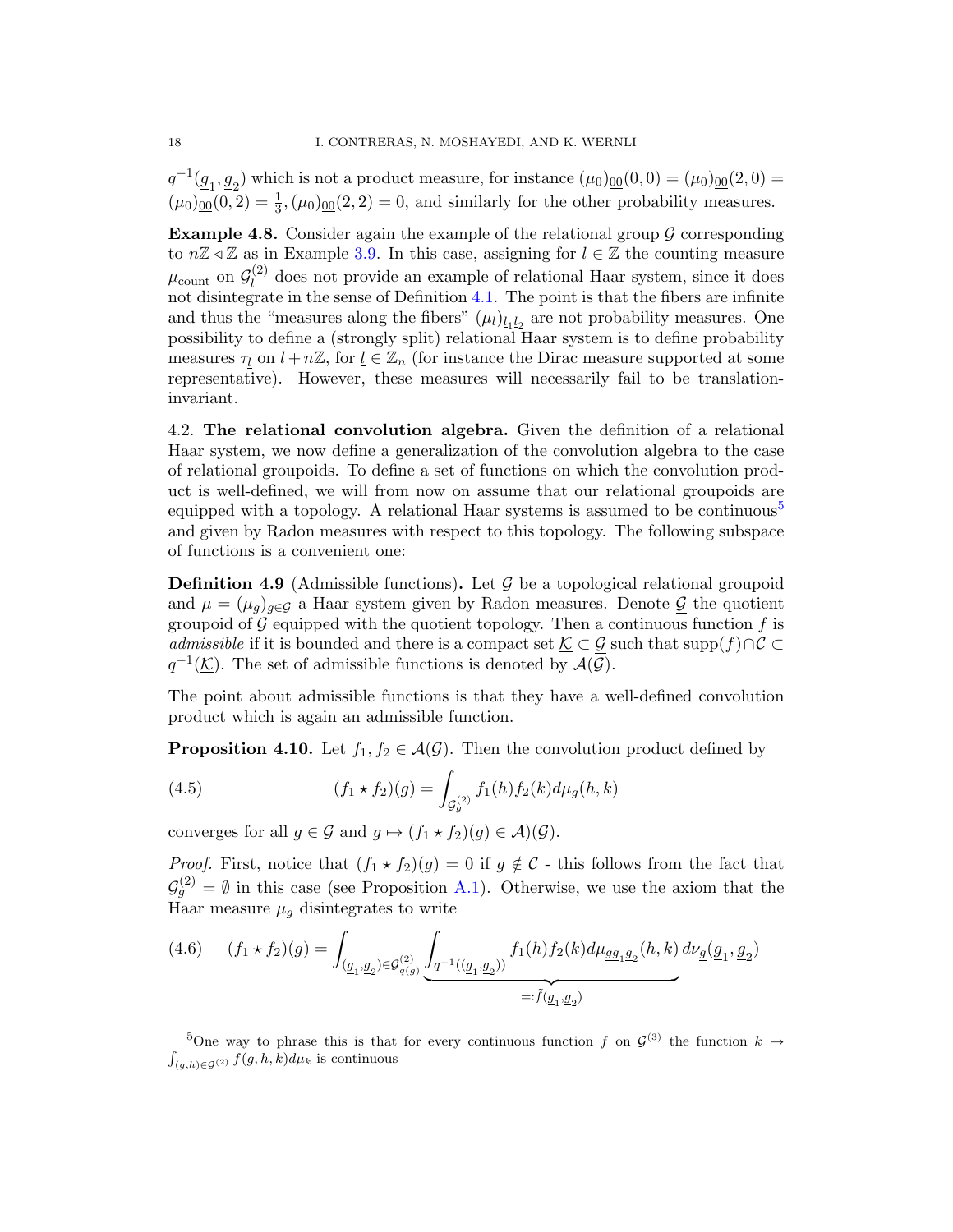Since  $f_1$  and  $f_2$  are bounded, integrating  $f_1 \cdot f_2$  along the fibers results in a bounded continuous function  $\tilde{f}$  on the base  $\mathcal{G}^{(2)}_{a(c)}$  $\binom{2}{q(g)}$  and  $|\tilde{f}| \leq |f_1||f_2|$ . Let  $\underline{\mathcal{K}}_i$  denote compact sets containing  $q(\text{supp}(f_i))$ . The support of  $\tilde{f}$  is contained in  $\underline{\mathcal{K}}_1 \times \underline{\mathcal{K}}_2$ , which is compact. Since  $\mu_q(g)$  is also a Radon measure, the integral is finite and in fact  $|(f_1 \star f_2)(g)| \leq \nu_g(\underline{\mathcal{K}}_1 \times \underline{\mathcal{K}}_2)|f_1 \times f_2|$ . Hence  $f_1 \star f_2$  is defined pointwise. By continuity of the Haar system, it follows that  $f_1 \star f_2$  is also continuous. It remains to check that  $f_1 \star f_2$  is admissible. Let m denote the multiplication in the quotient groupoid, and denote  $\underline{\mathcal{K}}$  the set  $m((\underline{\mathcal{K}}_1 \times \underline{\mathcal{K}}_2) \cap \underline{\mathcal{G}}^{(2)})$ . Then  $\underline{\mathcal{K}}$  is compact since the multiplication is continuous. The arguments above imply that  $\text{supp}(f_1 \star f_2) \subset q^{-1}(\underline{\mathcal{K}})$ , and hence in the preimage of a compact set. To see that  $f_1 \star f_2$  is bounded, note that  $|(f_1 \star f_2)| \le$  $|f_1||f_2|\text{sup}_{q\in\mathcal{K}}\nu_g(\underline{\mathcal{K}})$ . Again by compactness, the supremum is obtained and  $f_1 * f_2$ is bounded, and hence admissible.

The definition of the convolution algebra is now straightforward:

**Definition 4.11.** Let  $(G, L, I)$  be a relational groupoid with a relational Haar system  $(\mu_q)_{q\in\mathcal{G}}$ . Denote by  $\mathcal{A}(\mathcal{G})$  the space of admissible functions. The relational convolution algebra is then  $(\mathcal{A}(\mathcal{G}), \star)$  with the convolution product defined in Equation [\(4.5\)](#page-17-2).

Remark 4.12. Another possible domain for the convolution product is given by continuous functions which are just compactly supported. This is a subspace of the space of admissible functions. However, below we want to consider  $L_2$ -invariant functions, to recover the algebra of functions on the quotient. If the  $L_2$ -fibers are not compact (for instance, this happens for the relational group associated to  $\mathcal{G} = \mathbb{Z}, \mathcal{H} =$  $k\mathbb{Z}$ ), then such functions will never be compactly supported. This motivates our choice of space of admissible functions. Of course, for compact relational groupoids the spaces of admissible, compactly supported, and continuous functions all coincide.

<span id="page-18-0"></span>4.3. Associativity. A natural question when defining an algebra is whether or not it is associative. This is the question we investigate in this subsection. It turns out that in general, the convolution is associative only when restricted to  $L_2$ -invariant functions, or when the Haar system satisfies some restrictive condition.

<span id="page-18-1"></span>**Proposition 4.13.** The space of  $L_2$ -invariant functions is an associative subalgebra of  $(\mathcal{A}(\mathcal{G}), \star).$ 

Notice that for an  $L_2$ -invariant function f there is a well-defined continuous function f on the quotient groupoid G, defined by  $\tilde{f}(g) = f(g)$ . By Axiom [\(ii\)](#page-15-1) of Definition [4.2,](#page-15-2) to a Haar system  $\mu$  on G there is an associated Haar system  $\nu$  on G. Let us denote its convolution product on compactly supported functions by  $\star_{\mathcal{G}}$ . The proof of Proposition [4.13](#page-18-1) is a direct corollary of the following Lemma:

<span id="page-18-3"></span>**Lemma 4.14.** For  $L_2$ -invariant functions  $f_1, f_2 \in \mathcal{A}(\mathcal{G})$ , the convolution is given by

<span id="page-18-2"></span>(4.7) 
$$
f_1 \star f_2 = \begin{cases} q^*(\tilde{f}_1 \star_{\mathcal{G}} \tilde{f}_2) & \text{on } \mathcal{C} \\ 0 & \text{on } \mathcal{G} \setminus \mathcal{C} \end{cases}
$$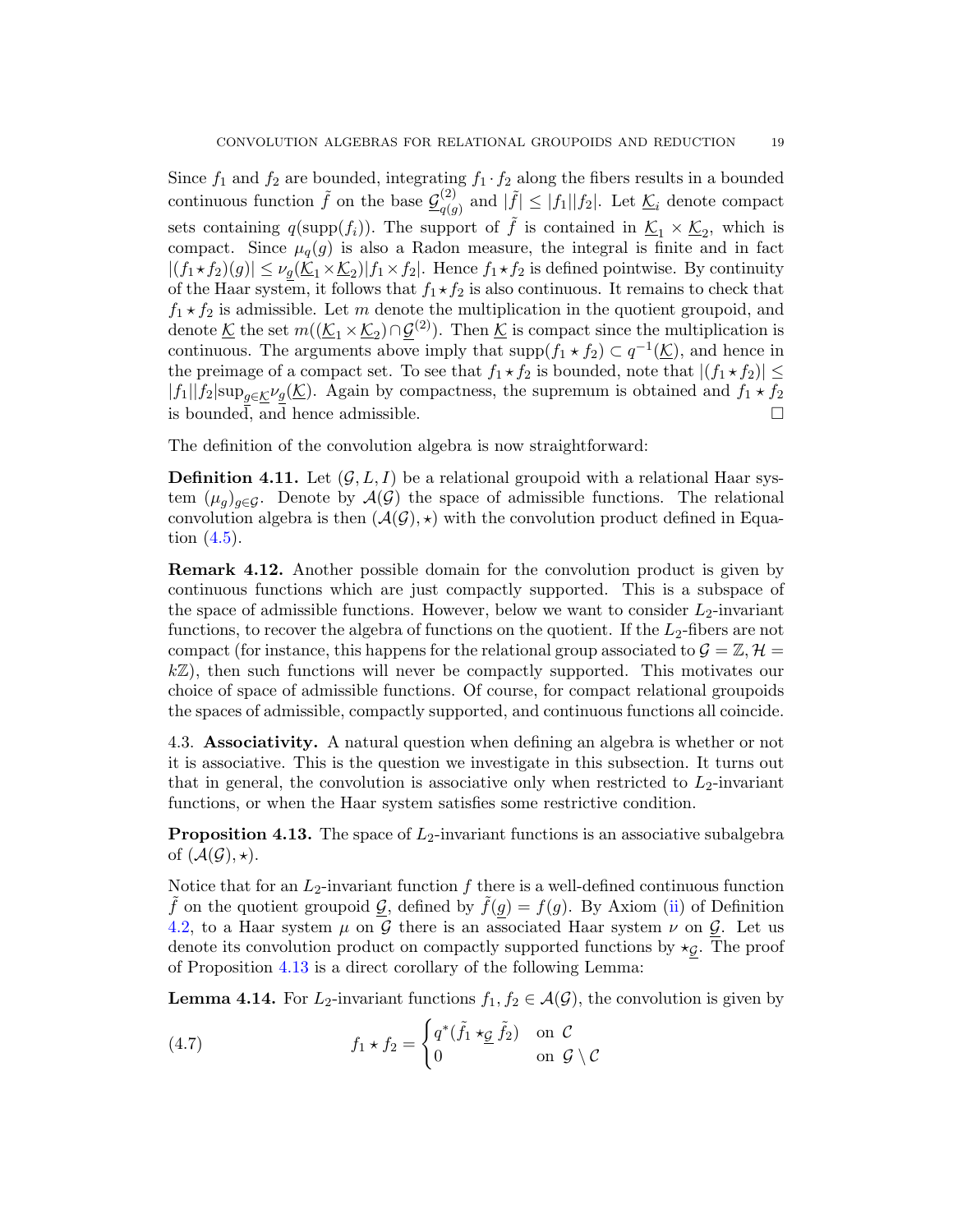Proof. First, we recall that by definition the support of the convolution of any two admissible functions is contained in C, since  $\mathcal{G}_{g}^{(2)} = \emptyset$  for  $g \in \mathcal{G}$ . Notice further that if  $f_1, f_2 \in \mathcal{A}(\mathcal{G})$  are L<sub>2</sub>-invariant then by definition their associated functions on  $\mathcal{G}$ are compactly supported, hence the right hand side of Equation [\(4.7\)](#page-18-2) is defined. Now, we use again the fact that the Haar system disintegrates to write

$$
\begin{aligned} (f_1\star f_2)(g) &= \int_{(\underline{g}_1,\underline{g}_2)\in \underline{\mathcal{G}}_{q(g)}^{(2)}} \int_{q^{-1}((\underline{g}_1,\underline{g}_2))} f_1(h) f_2(k) d\mu_{\underline{g}\underline{g}_1\underline{g}_2}(h,k) d\nu_{\underline{g}}(\underline{g}_1,\underline{g}_2) \\ &= \int_{(\underline{g}_1,\underline{g}_2)\in \underline{\mathcal{G}}_{q(g)}^{(2)}} \tilde{f}_1(\underline{g}_1) \tilde{f}_2(\underline{g}_2) d\nu_{\underline{g}}(\underline{g}_1,\underline{g}_2) \\ &= (\tilde{f}_1\star_{\mathcal{G}} \tilde{f}_2)(g). \end{aligned}
$$

Here, the second equation follows from normalization of the disintegrating measures and the fact that  $L_2$ -invariance is equivalent to being constant on fibers of q. Integrating a constant function against a probability measure, we simply obtain that constant.

By associativity of the convolution in the quotient groupoid, we obtain Proposition [4.13.](#page-18-1)

Next, we give a sufficient criterion on the Haar system for the convolution algebra to be associative:

**Proposition 4.15.** Suppose that the relational Haar system  $\mu$  is strongly split as in Definition [4.6.](#page-16-0) Then the convolution algebra  $\mathcal{A}(\mathcal{G})$  is associative.

Proof. Another way to write formula [\(4.7\)](#page-18-2) is

<span id="page-19-0"></span>(4.8) 
$$
f_1 \star f_2 = q^*(q_* f_1 \star_{\mathcal{G}} q_* f_2)
$$

where we denoted  $\tilde{f} =: q_* f$  the pushforward of  $L_2$ -invariant functions. Associativity of the convolution restricted to  $L_2$ -invariant functions follows from the property

$$
(4.9) \t\t q_* \circ q^* = id
$$

i.e.  $q_*$  is defined as the left inverse of the injective map  $q^*: C_c(\mathcal{G}) \to \mathcal{A}(\mathcal{G})$  on its image. Thus, the convolution is associative on all function is we can find an extension of the map  $q_*$  to all of  $\mathcal{A}(\mathcal{G})$  in such a way that property  $(4.8)$  is still true. In this case, there is a family of probability measures  $\tau_g$  on  $\underline{\mathcal{G}}$  and we can extend  $q_*$ by setting

<span id="page-19-1"></span>
$$
q_* f(\underline{g}) = \int_{q^{-1}(\underline{g})} f(g) d\tau_{\underline{g}}(g)
$$

and again, we have properties  $(4.8)$  and  $(4.9)$ . Thus associativity again follows from associativity of the convolution algebra of the quotient.  $\Box$ 

**Remark 4.16.** In the two examples above, we were able to infer associativity from the fact that the convolution algebra on the quotient is associative. However, both of these examples are "well behaved" with respect to the quotient, since they satisfy the strongly split condition. Already on the simplest relational groupoid with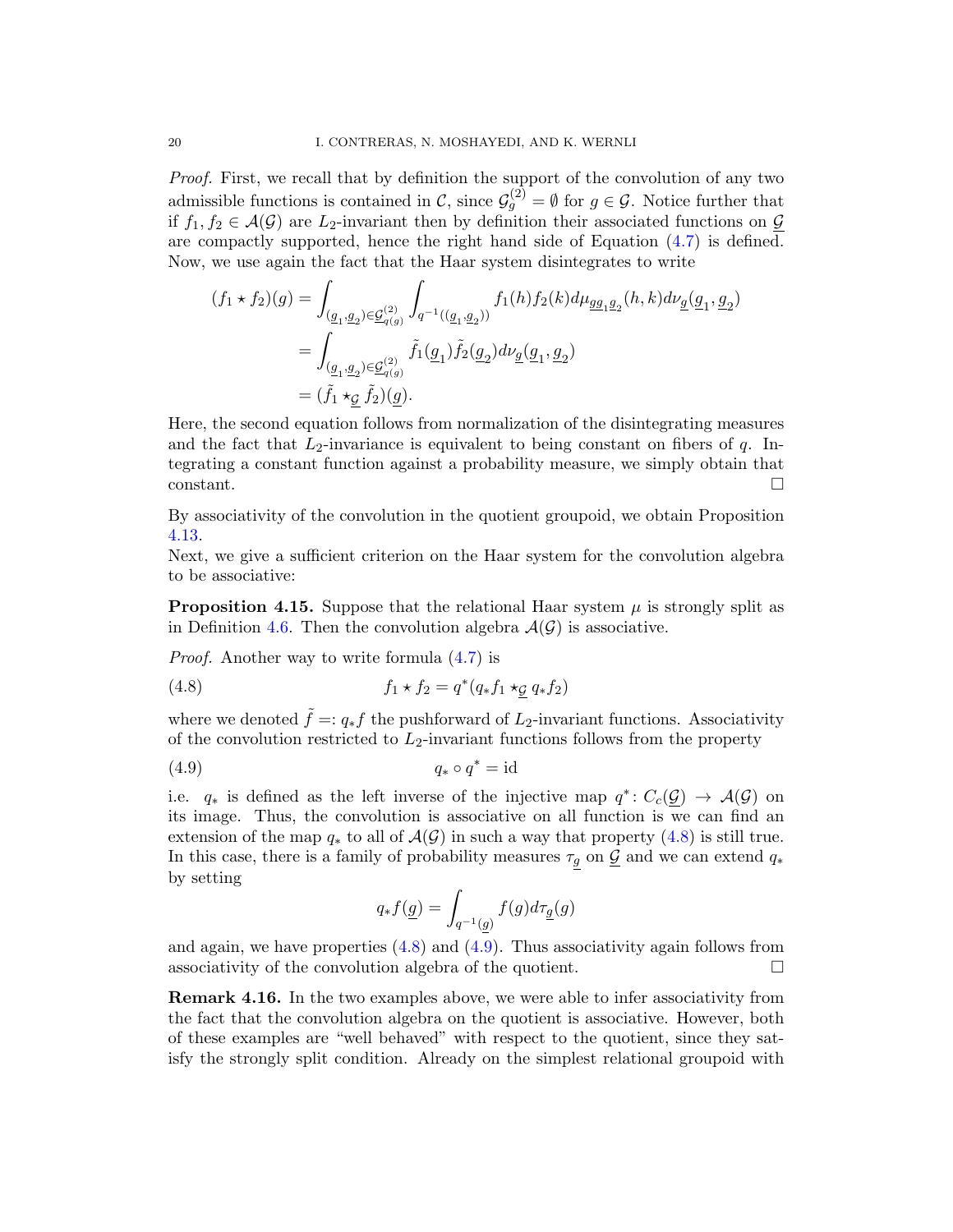nontrivial  $L_2$  relation, one can find examples of (split, invariant) relational Haar systems such that the convolution algebra is not associative, see Example [4.17](#page-20-0) below. However, since the  $L_3$  relation in the relational groupoid is strictly associative, and  $L_2$ -invariant, one might ask whether there is a remnant of this fact that is visible at the level of the convolution algebra, i.e. whether the algebra is "associative up to homotopy" in general. This is an interesting question that the authors plan to address in a future paper.

The relational convolution algebra associated to a split  $L_2$ -invariant relational Haar system which is not strongly split is not necessarily associative, as follows from the counterexample below.

<span id="page-20-0"></span>**Example 4.17.** We consider again the relational group given by  $\mathcal{G} = \mathbb{Z}_4, \mathcal{H} = \mathbb{Z}_2$ . Denote  $\delta_g$  the function with  $\delta_g(g) = 1$  and  $\delta_g(h) = 0$  for  $h \neq g$ . Unraveling the definitions, we can compute

$$
\delta_0 * \delta_0 = \mu_0(0, 0)\delta_0 + \mu_2(0, 0)\delta_2
$$
  

$$
\delta_0 * \delta_1 = \mu_1(0, 1)\delta_1 + \mu_3(0, 1)\delta_3
$$
  

$$
\delta_2 * \delta_1 = \mu_1(2, 1)\delta_1 + \mu_3(2, 1)\delta_3
$$
  

$$
\delta_0 * \delta_3 = \mu_1(0, 3)\delta_1 + \mu_3(0, 3)\delta_3
$$

$$
\delta_0 \star (\delta_0 \star \delta_1) = (\underbrace{\mu_1(0,1)^2 + \mu_3(0,1)\mu_1(0,3)}_A) \cdot \delta_1 + (\underbrace{\mu_1(0,1)\mu_3(0,1) + \mu_3(0,1)\mu_3(0,3)}_B) \cdot \delta_3
$$

$$
(\delta_0 * \delta_0) * \delta_1 = (\mu_0(0,0)\mu_1(0,1) + \mu_2(0,0)\mu_1(2,1)) \cdot \delta_1 + (\mu_0(0,0)\mu_3(0,1) + \mu_2(0,0)\mu_3(2,1)) \cdot \delta_3 D
$$

The condition for  $\mu$  being a relational Haar system implies that

$$
\mu_g(g_1, g_2) = \nu_{\underline{g}}(\mu_g)_{\underline{g_1} \underline{g_2}}(g_1, g_2) = \frac{1}{2}(\mu_g)_{\underline{g_1} \underline{g_2}}(g_1, g_2)
$$

where  $(\mu_g)_{g_1 g_2}(g_1, g_2)$  is some probability measure on  $q^{-1}(\underline{g}_1, \underline{g}_2)$ . It is clear that in general  $A, \overline{B}, \overline{C}, D$  are pairwise different. If we suppose the measure is  $L_2$ -invariant, we obtain

$$
A = B = \mu_1(0, 1)^2 + \mu_1(0, 1)\mu_1(0, 3),
$$
  
\n
$$
C = D = \mu_0(0, 0)(\mu_1(0, 1) + \mu_1(2, 1).
$$

Furthermore, if we suppose that  $\mu$  is split, we obtain  $\mu_0(0,0) = \frac{1}{4}\tau_0^0(0)^2$ . Letting  $\tau_0^0$  be the measure on  $\{0, 2\}$  supported at 2, we see that  $C = D = 0$  (in fact in this case  $\delta_0 \star \delta_0 = 0$ ). On the other hand,  $A = B$  depends only on  $\tau_0^1$  and  $\tau_1^1$ . Thus, this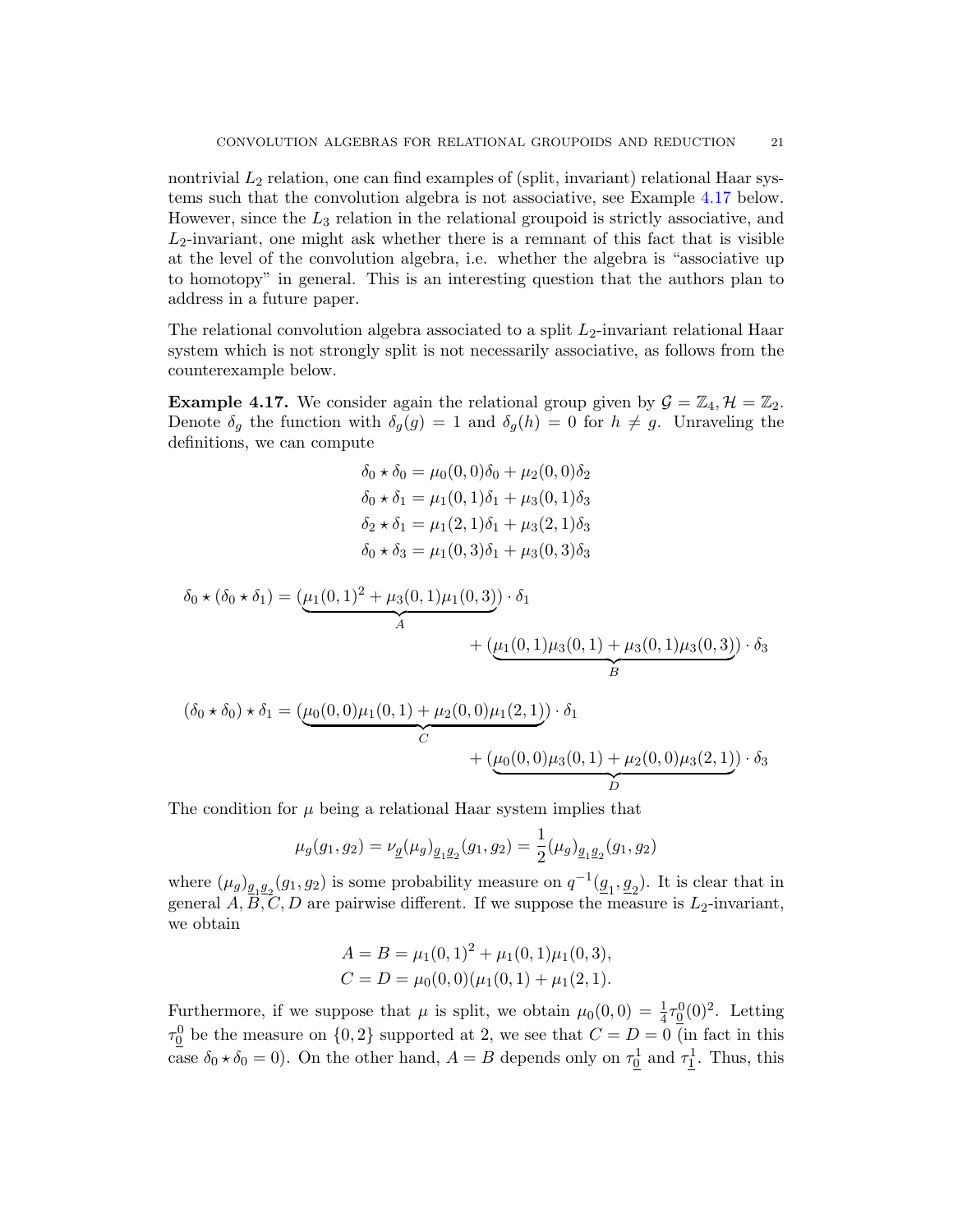is an example of a split  $L_2$ -invariant Haar system with non-associative convolution algebra.

<span id="page-21-0"></span>4.4. Reduction of the algebra of admissible functions. In this subsection we show that the reduction of the relational convolution algebra is isomorphic to the convolution algebra of the groupoid which is the reduction of the relational groupoid. We will obtain this result via a two-step reduction: one reduction with respect to the constraint set, followed by a reduction with respect to the  $L_2$  relation. Let  $(\mathcal{G}, L, I)$ be a relational groupoid, and let  $\mathcal C$  be its constraint set. We denote by  $I_{\mathcal C}$  the subset of functions in  $C_c(\mathcal{G})$  that vanish on C. The set  $I_c$  is usually called the vanishing ideal, since it is an ideal inside  $C_c(\mathcal{G})$  with the standard (commutative) product. Furthermore we obtain the following isomorphism of convolution algebras.

**Proposition 4.18.**  $I_{\mathcal{C}}$  is also an ideal in  $\mathcal{A}(\mathcal{G})$  and

$$
\mathcal{A}(\mathcal{G})/I_{\mathcal{C}} \cong \mathcal{A}(\mathcal{C}).
$$

*Proof.* The fact that  $I_{\mathcal{C}}$  is an ideal of  $\mathcal{A}(\mathcal{G})$  follows from the fact that if  $f_1 \in I_{\mathcal{C}}$ , then  $f_1$  vanishes on C, and hence  $f_1 \star f_2|_{\mathcal{C}} = 0$ , for all  $f_2 \in \mathcal{A}(\mathcal{G})$ .

**Definition 4.19.** Denote by  $(\mathcal{A}(\mathcal{C}))^{L_2} \subset \mathcal{A}(\mathcal{C})$  the subspace of admissible functions on C that are constant along  $L_2$ , i.e. the subspace of functions  $f \in \mathcal{A}(\mathcal{C})$  satisfying  $(h, k) \in L_2 \Rightarrow f(h) = f(k).$ 

<span id="page-21-1"></span>**Proposition 4.20.**  $(\mathcal{A}(\mathcal{C})^{L_2}, \star)$  is a subalgebra of  $(\mathcal{A}(\mathcal{C}), \star)$ .

Proof. It follows directly from Lemma [4.14.](#page-18-3)

**Definition 4.21** (Reduced convolution algebra). Let  $\mathcal G$  be a relational groupoid. Its reduced convolution algebra (with respect to  $L_2$ ) is

(4.10) 
$$
\underline{\mathcal{A}}(\mathcal{G}) = (\mathcal{A}(\mathcal{G})/I_{\mathcal{C}})^{L_2} \cong \mathcal{A}(\mathcal{C})^{L_2}.
$$

We are now ready to state our main result.

**Theorem 4.22.** The reduced convolution algebra of a relational groupoid is isomorphic to the (groupoid) convolution algebra of its reduction:

(4.11) A(G) ∼= A(G).

*Proof.* Since  $\underline{\mathcal{G}} = \mathcal{C}/L_2$ , it follows that the sets  $\underline{\mathcal{A}}(\mathcal{G})$  and  $\mathcal{A}(\underline{\mathcal{G}})$  are in bijection. The fact that the map

$$
\begin{array}{rcl} \Phi : \underline{\mathcal{A}}(\mathcal{G}) & \to & \mathcal{A}(\underline{\mathcal{G}}) \\ f & \mapsto & \underline{f} \end{array}
$$

is an isomorphism of convolution algebras follows from  $L_2$ -invariance and Proposi-tion [4.20.](#page-21-1)

$$
\qquad \qquad \Box
$$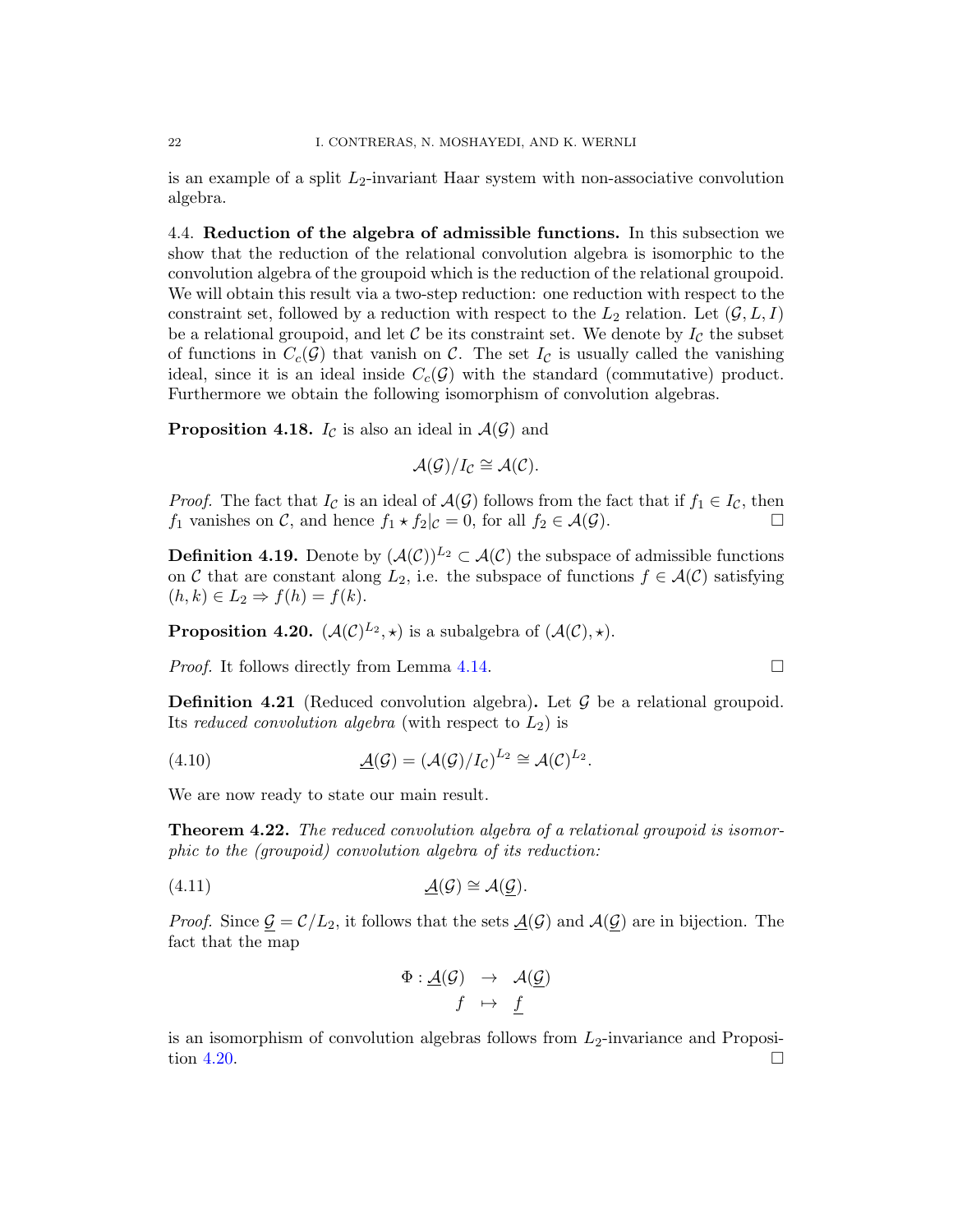## 5. Future Directions

<span id="page-22-1"></span><span id="page-22-0"></span>5.1. Relational  $C^*$ -algebras and higher structures. A natural next step is to introduce the  $C^*$ -completion of the relational convolution algebra. In particular, we will study the relational analogue of the algebra  $M(n, \mathbb{C})$  of complex valued  $n \times n$ matrices and the algebra  $B(H)$  of bounded linear operators on a complex Hilbert space  $H$ . We will also study the representations of relational convolution algebras and how this construction relates to  $C^*$ -algebras for 2-groups and higher-categorical versions of relational groupoids.

<span id="page-22-2"></span>5.2. Field theory. In a follow-up work, we intend to describe the groupoid convolution algebra for the relational symplectic groupoid obtained via the Poisson Sigma Model. This would provide a positive answer for the Guillemin–Sternberg conjecture for this particular 2-dimensional TFT. In particular, we will use Hawkins' approach to  $C^*$ -algebra quantization of symplectic groupoids  $[29]$ , in the context of relational groupoids.

More precisely, Hawkins developed a  $C^*$ -algebra quantization procedure that is compatible with the groupoid structure maps, as well as with the multiplicative symplectic structure on the space of morphisms. The construction is based on prescribing the following data (each built based on the previous ones):

- (1) A symplectic groupoid  $G \rightrightarrows M$  integrating a Poisson manifold M.
- (2) A prequantum line bundle  $(L, \nabla)$  over G.
- (3) A symplectic groupoid polarization  $P$  of  $G$ .
- (4) A "half-form" bundle  $\Omega_{\mathcal{P}}^{\frac{1}{2}}$ .
- (5) A twisted, polarized convolution algebra  $\mathcal{C}_{\mathcal{P}}^{*}(G,\sigma)$  (where  $\sigma$  encodes the twisting data).

Our construction serves as a first step towards a field theoretic interpretation of the geometric quantization procedure introduced by Hawkins. In particular, we conjecture that the final object in step (5) can be obtained via transgression in the AKSZ formulation of the Poisson Sigma Model. A natural candidate for the relational Haar system comes from the path space construction, analogous to the Wiener measure on loop groups. This interpretation will help connect the perturbative quantization of the Poisson Sigma Model via relational symplectic groupoids [\[17\]](#page-25-17) and non perturbative approaches, i.e. geometric quantization [\[7\]](#page-25-20). Such interpretation will be independent of the integrability of the Poisson manifold.

<span id="page-22-3"></span>5.3. Relational convolution and split relations. In  $[10]$ , split relations were studied in the context of relational symplectic groupoids. A relation is called split if it is isotropic and it has a closed isotropic complement. It turns out that the structure relations of every finite-dimensional symplectic groupoid is split, as well as the infinite-dimensional relational symplectic groupoid obtained via the PSM. We will study the relationship between split relations and the convolution algebra for split relational groupoids.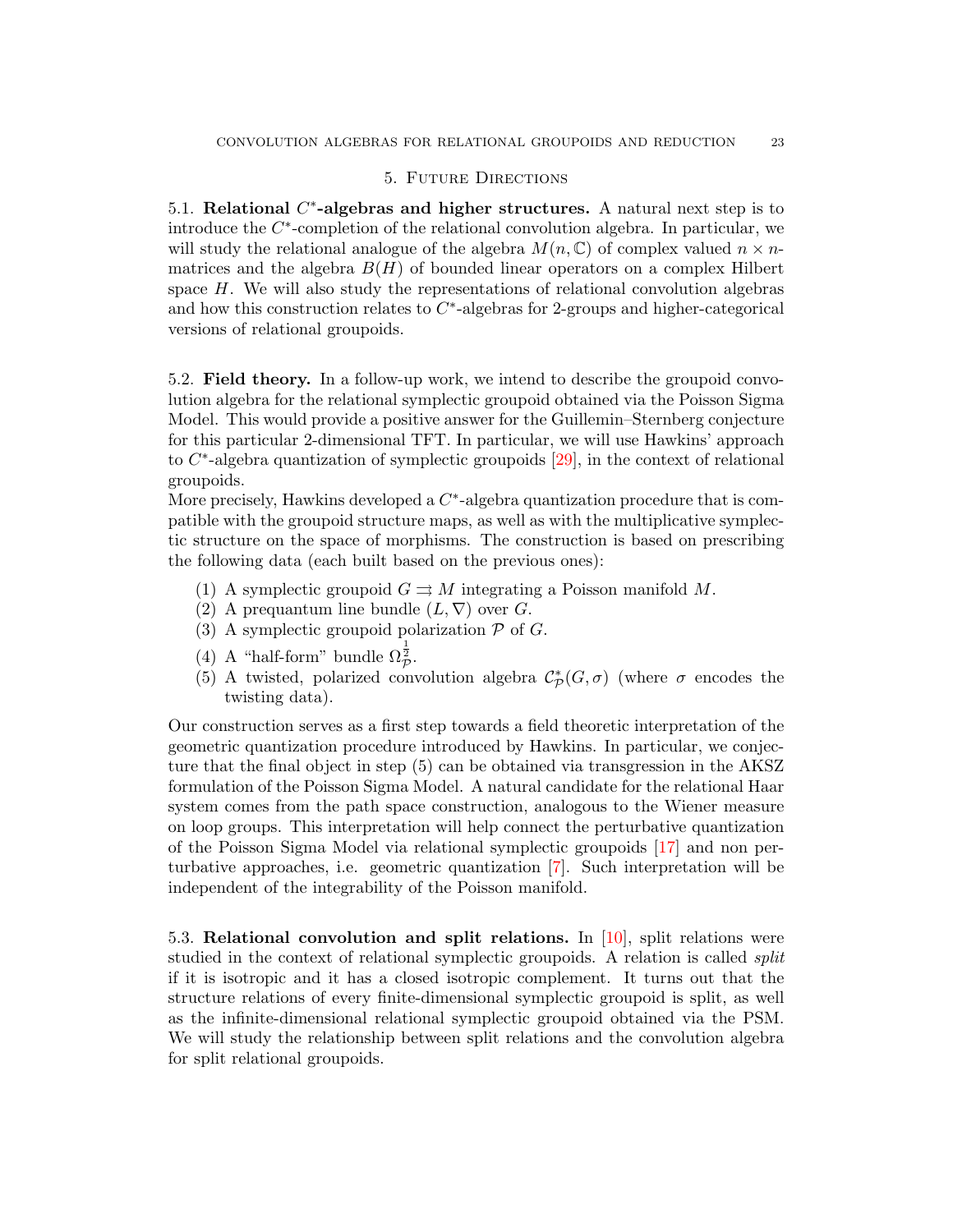<span id="page-23-0"></span>5.4. Relational convolution and Frobenius algebras. In  $[30]$ , it has been proven that special dagger Frobenius objects in Rel (the category of sets and relations) are in one-to-one correspondence with groupoids. Recently [\[34\]](#page-26-3), this result has been generalized using a characterization of Frobenius objects in Rel using simplicial sets. Relational convolution algebras are natural examples of Frobenius objects in Rel, in the same way that group algebras are a special class of Frobenius algebras. We expect to have a simplicial interpretation of these extension in the future [\[23\]](#page-25-22).

Appendix A. Some results on relational groupoids

<span id="page-23-1"></span>In this appendix we prove some results about the structure of the sets

$$
\mathcal{G}_g^{(2)} = \{ (h, k) \in \mathcal{G}^{(2)} \mid (h, k, g) \in L_3 \}.
$$

Moreover, let  $C$  be defined as in Proposition [3.15.](#page-12-6) Then we have the following proposition.

<span id="page-23-2"></span>**Proposition A.1.** If  $\mathcal{G}_g^{(2)}$  is nonempty then  $g \in \mathcal{C}$ .

*Proof.* Let  $(h, k) \in \mathcal{G}_g^{(2)}$ . Then  $(h, k, g) \in L_3 = L_2 \circ L_3$  by  $L_2$ -invariance [\(3.7\)](#page-7-2). It follows that there is g' such that  $(g', g) \in L_2$ . In particular,  $g \in L_2 \circ \mathcal{G} = \mathcal{C}$ .

For a usual groupoid  $G \rightrightarrows M$ , these sets are the fibers of the fibration  $G^{(2)} \to G$ . In a relational groupoid, this is no longer true. Instead we have the following statement.

**Proposition A.2.** For two distinct elements  $g, g' \in \mathcal{G}$ , the sets  $\mathcal{G}_{g}^{(2)}$  and  $\mathcal{G}_{g'}^{(2)}$  $g'$  are equal if and only if  $(g, g') \in L_2$  and disjoint otherwise.

*Proof.* First, suppose that  $(g, g') \in L_2$  and let  $(h, k, g) \in L_3$ . Then  $(h, k, g') \in L_2 \circ$  $L_3 = L_3$ . Hence  $\mathcal{G}_g^{(2)} \subseteq \mathcal{G}_{g'}^{(2)}$ , and symmetry of  $L_2$  implies the other direction. Now, assume that  $(h, k) \in \mathcal{G}_g^{(2)} \cap \mathcal{G}_{g'}^{(2)}$ . It suffices to show that  $(g, g') \in L_2$ . Axioms  $\underline{\mathbf{A.1}}$ and **A.3** as in Definition [3.1](#page-6-2) imply that  $(h, k, g) \in L_3$  if and only if  $(g, I(k), h) \in L_3$ . Hence,  $(g, I(k), k, g') \in L_3 \circ (L_3 \times id) = L_3 \circ (id \times L_3)$ . Hence, there is  $e \in \mathcal{G}$  such that  $(I(k), k, e) \in L_3$  and  $(g, e, g') \in L_3$ , by definition of  $L_1$  and  $L_2$ , we conclude that  $e \in L_1$  and hence  $(g, g') \in L_2$ .  $) \in L_2.$ 

An immediate corollary is the following.

**Corollary A.3.** Let  $(h, k) \in \mathcal{G}_{g}^{(2)}$ , then the set  $hk := \{g' \in \mathcal{G} \mid (h, k, g') \in L_3\}$ satisfies  $hk = L_2(g)$ . In particular, we have

(A.1) 
$$
\mathcal{G}_{hk}^{(2)} = \bigcup_{g' \in hk} \mathcal{G}_{g'}^{(2)} = \mathcal{G}_{g}^{(2)}.
$$

Analogous to the right relational action, we can define left relational actions. In particular, a relational groupoid acts on itself by left and right multiplication and the sets  $\mathcal{G}_{g}^{(2)}$  behave nicely under this action.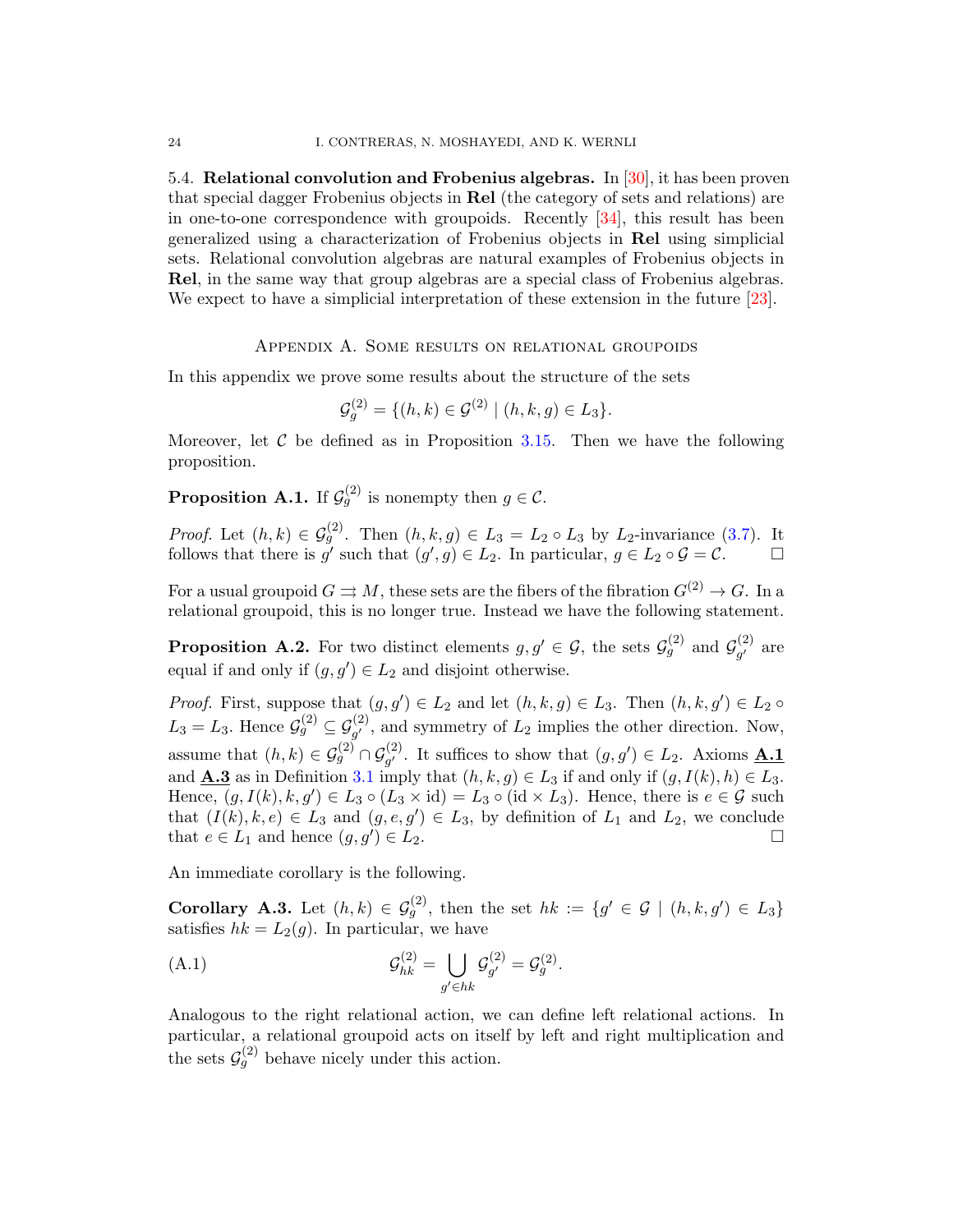<span id="page-24-5"></span>**Proposition A.4.** Let  $(G, L, I)$  be a relational groupoid and suppose that  $(g, h) \in$  $\mathcal{G}^{(2)}$ . Then, we have

$$
(A.2) \qquad (\mathrm{id} \times R_h) \circ \mathcal{G}_g^{(2)} = \mathcal{G}_{gh}^{(2)},
$$

and similarly

(A.3) 
$$
(L_g \times id) \circ \mathcal{G}_h^{(2)} = \mathcal{G}_{gh}^{(2)},
$$

Proof. For the first equation, we have

$$
(\mathrm{id} \times R_h) \circ \mathcal{G}_g^{(2)} = \{ (g_1, g_2) \mid \exists k, (g_1, k) \in G_g^{(2)}, (k, g_2) \in R_h, \}
$$
  
\n
$$
= \{ (g_1, g_2) \mid \exists k, (g_1, k) \in \mathcal{G}_g^{(2)}, (g_2, k) \in (R_h)^T = R_{I(h)}, \}
$$
  
\n
$$
= \{ (g_1, g_2) \mid \exists k, (g_1, k, g) \in L_3, (g_2, I(h), k) \in L_3 \}
$$
  
\n
$$
= \{ (g_1, g_2) \mid (g_1, g_2, I(h), g) \in L_3 \circ (\mathrm{id} \times L_3) \}
$$
  
\n
$$
= \{ (g_1, g_2) \mid (g_1, g_2, I(h), g) \in L_3 \circ (L_3 \times id) \}
$$
  
\n
$$
= \{ (g_1, g_2) \mid \exists k \in \mathcal{G} : (g_1, g_2, k) \in L_3, (k, I(h), I(g)) \in L_3 \}
$$
  
\n
$$
= \{ (g_1, g_2) \mid \exists k \in \mathcal{G} : (g_1, g_2, k) \in L_3, (k, I(h), I(g)) \in L \}
$$
  
\n
$$
= \{ (g_1, g_2) \mid \exists k \in \mathcal{G} : (g_1, g_2, k) \in L_3, (I(h), I(g), k) \in L \}
$$
  
\n
$$
= \{ (g_1, g_2) \mid \exists k \in \mathcal{G} : (g_1, g_2, k) \in L_3, (I(h), I(g), I(k)) \in L_3 \}
$$
  
\n
$$
= \{ (g_1, g_2) \mid \exists k \in \mathcal{G} : (g_1, g_2, k) \in L_3, (g, h, k) \in L_3 \}
$$
  
\n
$$
= \mathcal{G}_g^{(2)}
$$

The other equation is proven similarly.  $\square$ 

In particular, we have the following.

Corollary A.5. Let  $(G, L, I)$  be a relational groupoid and suppose that  $(g, h) \in$  $\mathcal{G}^{(2)}$ . Then

(A.4) 
$$
(L_{I(g)} \times R_h) \circ \mathcal{G}_g^{(2)} = \mathcal{G}_h^{(2)}
$$

*Proof.* By Proposition [A.4,](#page-24-5) we have  $(L_{I(g)} \times R_h) \circ \mathcal{G}_g^{(2)} = \mathcal{G}_{I(g)gh}^{(2)}$ . By definition of  $L_2$ this is can be rewritten as  $\mathcal{G}_{I(g)gh}^{(2)} = \mathcal{G}_{L_2}^{(2)}$  $L_2(\lambda)$ . We conclude the proof using Proposition [A.4.](#page-24-5)

#### <span id="page-24-0"></span>**REFERENCES**

- <span id="page-24-3"></span>[1] M. Alexandrov, M. Kontsevich, A. Schwarz, O. Zaboronsky, The Geometry of the Master Equation and Topological Quantum Field Theory, Int. J. Mod. Phys. A 12.7 pp. 1405–1429, (1997)
- <span id="page-24-4"></span>[2] L. Ambrosio, N. Gigli, G. Savare, Gradient Flows in Metric Spaces and in the Space of Probability Measures, Lectures in Math. ETH Zürich, Birkhäuser p. 334, (2008)
- <span id="page-24-2"></span>[3] I. A. Batalin, E. S. Fradkin, A generalized canonical formalism and quantization of reducible gauge theories, Phys. Lett. B 122.2 pp. 157–164, (1983)
- <span id="page-24-1"></span>[4] I. A. Batalin, G. A. Vilkovisky, *Quantization of gauge theories with linearly dependent gener*ators, Phys. Rev. D 28.10 pp. 2567–2582, (1983)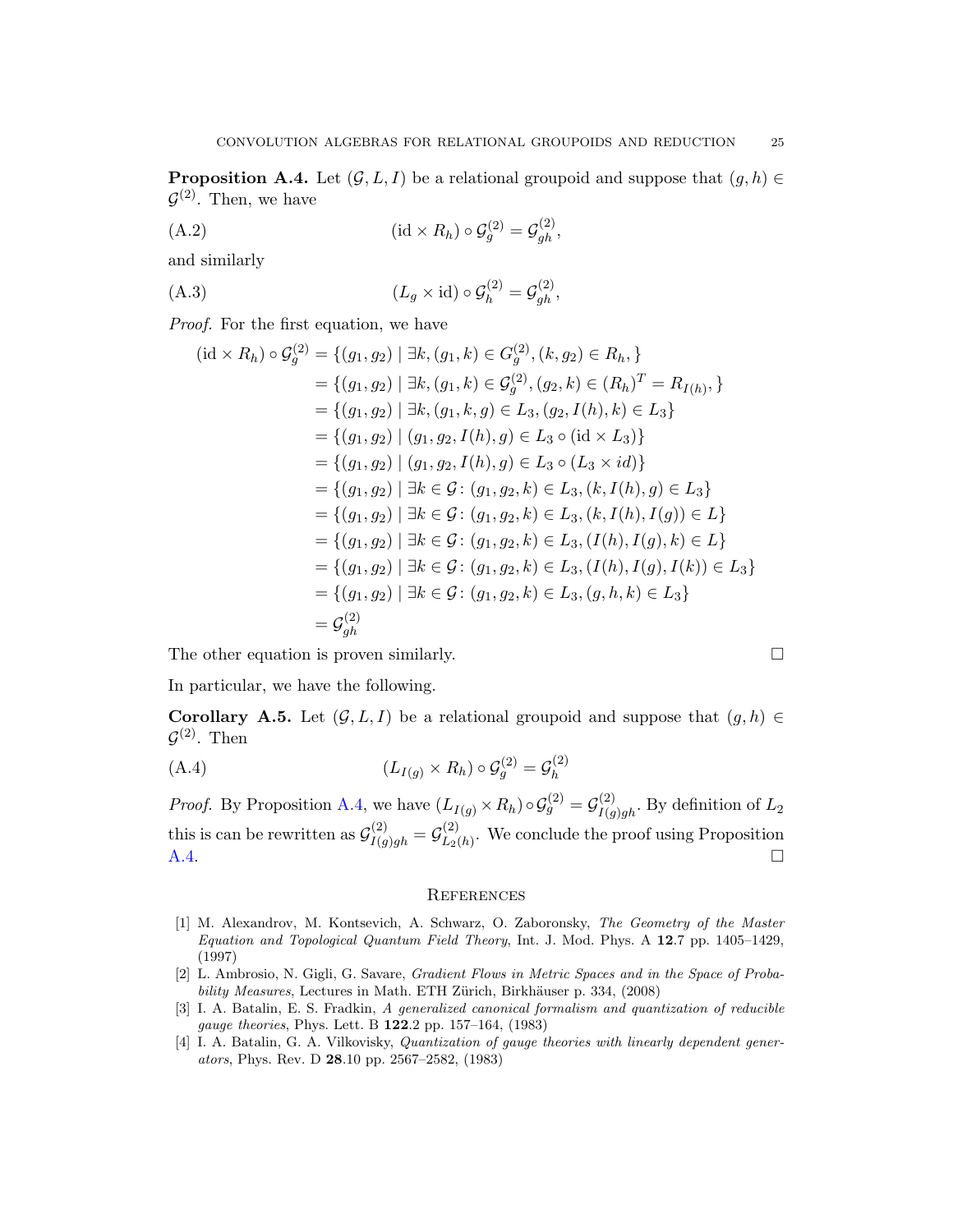- <span id="page-25-12"></span>[5] I. A. Batalin, G. A. Vilkovisky, *Gauge algebra and quantization*, Phys. Lett. B 102.1 pp. 27–31, (1981)
- <span id="page-25-13"></span>[6] I. A. Batalin, G. A. Vilkovisky, Relativistic S-matrix of dynamical systems with boson and fermion constraints, Phys. Lett. B 69.3 pp. 309–312, (1977)
- <span id="page-25-20"></span>[7] F. Bonechi, A. Cattaneo, M. Zabzine, Geometric quantization and non-perturbative Poisson sigma model, Adv. Theor. Math. Phys. 10 pp. 683-712, (2006).
- <span id="page-25-6"></span>[8] F. Bonechi, N. Ciccoli, J. Qiu, M. Tarlini, Quantization of Poisson manifolds from the integrability of the modular function, Commun. Math. Phys. 331, pp. 851–885, (2014).
- <span id="page-25-2"></span>[9] A. S. Cattaneo, I. Contreras, Relational symplectic groupoids, Lett. Math. Phys. 105 pp. 723– 767, (2015).
- <span id="page-25-26"></span>[10] A. S. Cattaneo, I. Contreras, Split Canonical Relations, preprint: [arXiv:1811.10107,](https://arxiv.org/abs/1811.10107) to appear in Annales Henri Lebesgue, (2020).
- <span id="page-25-11"></span>[11] A. S. Cattaneo, G. Felder, A path integral approach to the Kontsevich quantization formula, Commun. Math. Phys. 212 pp. 591–611, (2000)
- <span id="page-25-10"></span>[12] A. S. Cattaneo, G. Felder, Poisson sigma models and symplectic groupoids, Quantization of Singular Symplectic Quotients, Progress in Mathematics 198 Birkhäuser, (2001)
- <span id="page-25-9"></span>[13] A. S. Cattaneo, G. Felder, On the AKSZ Formulation of the Poisson Sigma Model, Lett. Math. Phys. 56 pp. 163–179, (2001)
- [14] A. S. Cattaneo, P. Mnev, Wave relations, Commun. Math. Phys. **332** pp. 1083–1111, (2014).
- <span id="page-25-14"></span>[15] A. S. Cattaneo, P. Mnev, N. Reshetikhin, Perturbative Quantum Gauge Theories on Manifolds with Boundary, Commun. Math. Phys. **357**.2 pp. 631-730, (2018).
- <span id="page-25-16"></span>[16] A. S. Cattaneo, N. Moshayedi, Introduction to the BV-BFV formalism, Rev. Math. Phys. 32 p. 67, (2020)
- <span id="page-25-17"></span>[17] A. S. Cattaneo, N. Moshayedi, K. Wernli, Relational Symplectic Groupoid Quantization for Constant Poisson Structures, Lett. Math. Phys. 107.9 pp. 1649–1688, (2017).
- <span id="page-25-19"></span>[18] A. S. Cattaneo, N. Moshayedi, K. Wernli, Globalization for Perturbative Quantization of Nonlinear Split AKSZ Sigma Models on Manifolds with Boundary, Commun. Math. Phys. 372, pp. 213–260 (2019).
- <span id="page-25-18"></span>[19] A. S. Cattaneo, N. Moshayedi, K. Wernli, On the Globalization of the Poisson Sigma Model in the BV-BFV Formalism, Commun. Math. Phys.  $375.1$  pp.  $41-103$ , (2020)
- <span id="page-25-25"></span>[20] J. T. Chang, D. Pollard, Conditioning as disintegration, Stat. Neerl. 51.3 pp. 287–317, (1997)
- <span id="page-25-23"></span>[21] A. Connes, Noncommutative Geometry, Academic Press, San Diego, CA, (1994).
- <span id="page-25-3"></span>[22] I. Contreras, Relational Symplectic Groupoids and Poisson Sigma Models with Boundary, preprint: [arXiv:1306.3943,](https://arxiv.org/abs/1306.3943) PhD Thesis, University of Zurich, (2013).
- <span id="page-25-22"></span>[23] I. Contreras, M. Keller, R. Mehta, Frobenius objects in the category of spans, in preparation
- <span id="page-25-0"></span>[24] A. Coste, P. Dazord, A. Weinstein, Groupöides symplectiques, Publ. Dép. Math. Nouvelle Sér. A 2, 1–62 (1987)
- <span id="page-25-1"></span>[25] M. Crainic, R. L. Fernandes, *Integrability of Poisson Brackets*, J. Differ. Geom. **66.**1 pp. 71–137 (2004)
- <span id="page-25-7"></span>[26] P. A. M. Dirac, The principles of Quantum Mechanics, Oxford University Press (1930)
- <span id="page-25-15"></span>[27] E. S. Fradkin, G. A. Vilkovisky, Quantization of relativistic systems with constraints, Phys. Lett. B 55.2 pp. 224–226, (1975)
- <span id="page-25-5"></span>[28] V. Guillemin, S. Sternberg, Geometric quantization and multiplicities of group representations, Invent. Math. 67.3 pp. 515–538, (1982)
- <span id="page-25-4"></span>[29] E. Hawkins, A groupoid approach to quantization, J. Symplect. Geom. 6.1 pp. 61–125, (2008)
- <span id="page-25-21"></span>[30] C. Heunen, I. Contreras, A. S. Cattaneo, Relative Frobenius algebras are groupoids, J. Pure Appl. Algebra 217.1 pp. 114–124, (2013)
- <span id="page-25-24"></span>[31] N. Higson, Groupoids, C<sup>\*</sup>-Algebras and Index Theory, Lectures at FIM, e-print: [http://folk.uio.no/rognes/higson/zurich.pdf,](http://folk.uio.no/rognes/higson/zurich.pdf) (2004)
- <span id="page-25-8"></span>[32] N. Ikeda, Two-Dimensional Gravity and Nonlinear Gauge Theory, Ann. Phys. 235.3 pp. 435– 464, (1994)